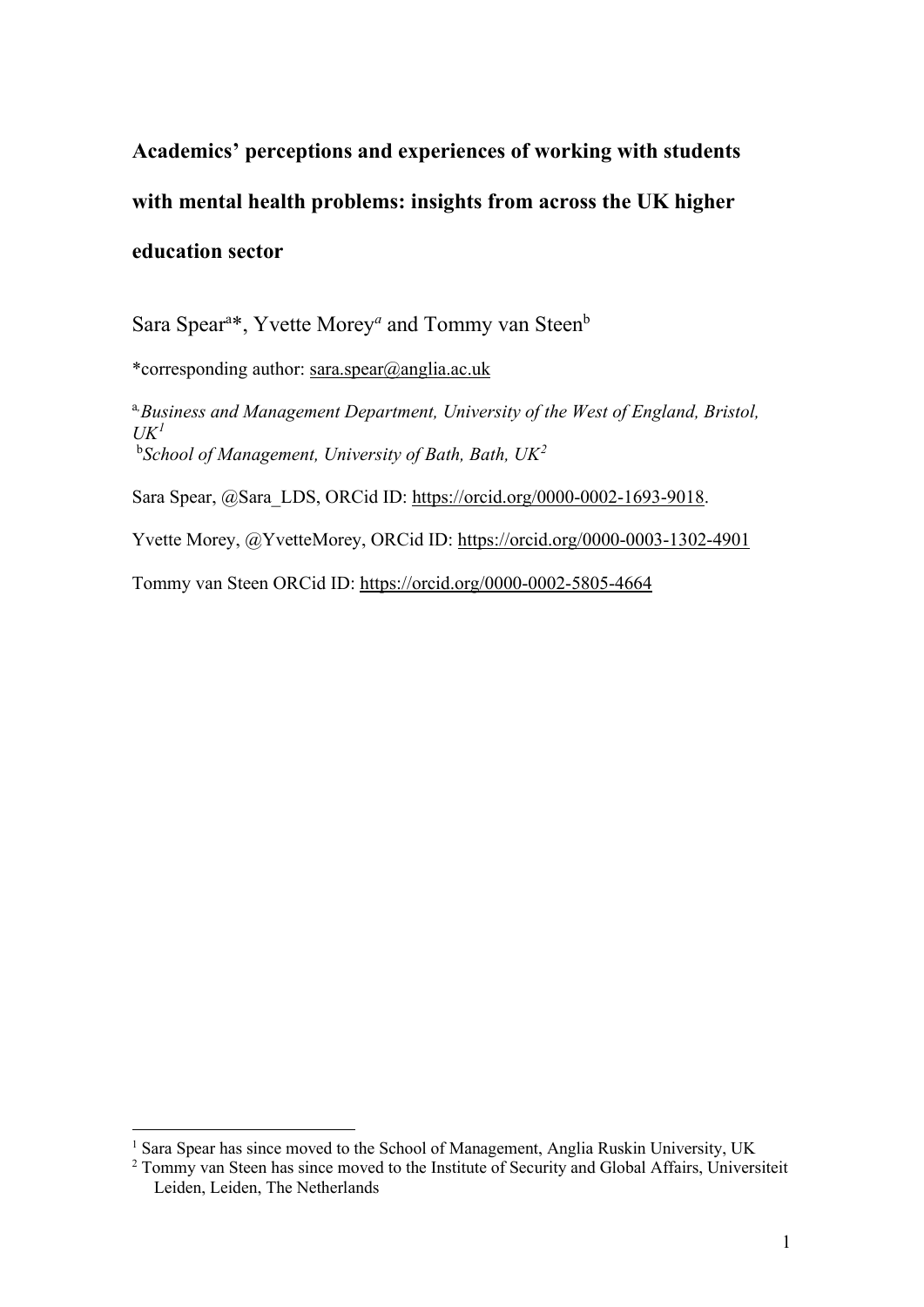**Academics' perceptions and experiences of working with students with mental health problems: insights from across the UK higher education sector**

Mental health problems (MHPs) amongst university students are increasing, in the UK and internationally. Academic staff have a potentially important role in supporting students with MHPs, but the literature indicates that most lack the knowledge and skills to do so. Studies on academics' experiences of working with students with MHPs have generally focused on one or two institutions/faculties, meaning there is a lack of understanding of any differences across the wider higher education sector. In order to address this gap, a mixed methods study involving a survey (*N*=130) and semi-structured interviews (*N*=11) was undertaken with academics in 27 institutions across the UK, divided into Russell Group, other pre-1992, and post-1992 universities, across 5 broad subject areas. Nearly all respondents had encountered student MHPs, but although awareness of student MHPs was high, preparedness to support these students was low. These findings were consistent across all types of institution and subject areas, and we therefore recommend that all academic staff should have compulsory basic training in mental health. Although the response rate does not allow us to generalise the findings to all UK universities, the findings indicate that all types of university and subject area face the same issues around student mental health. Our research also builds on studies of academics' experiences of student MHPs in the US, Canada, and Australia, and offers insight for the higher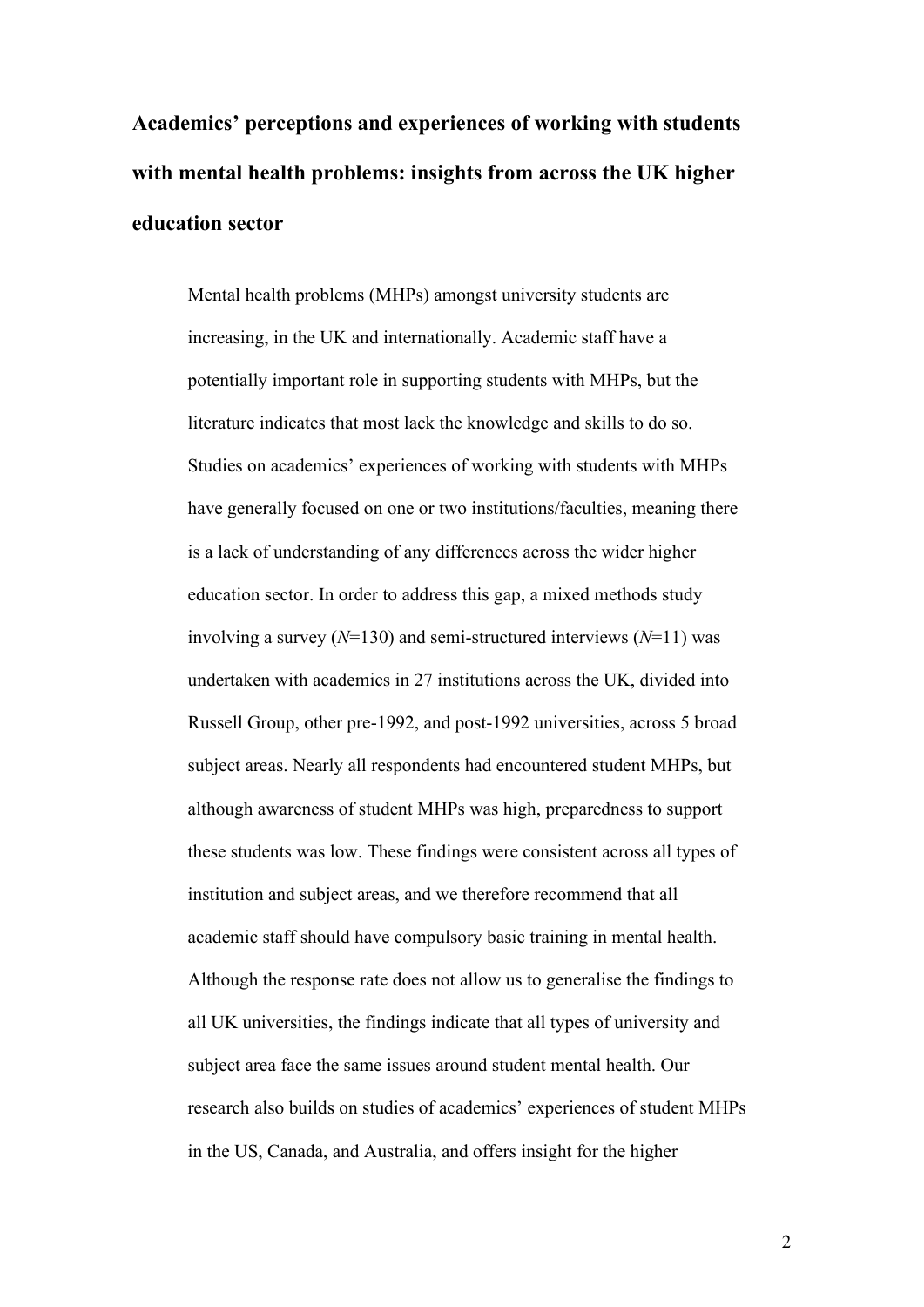education sector internationally. Overall this study emphasises that academic staff should be an integral part of any institution's strategy for enhancing student mental health.

Keywords: academic staff; higher education; mental health; students

### **Introduction**

Mental health problems (MHPs) amongst university students in the UK are increasing, and their incidence is high in comparison to the general population (Royal College of Psychiatrists, 2011; Thorley, 2017). Studies in other countries have similarly reported on the increasing prevalence of MHPs amongst students (see for example headspace & National Union of Students, 2017, in Australia, and Oswalt et al., 2018, in the US).

It is recommended that academic staff should be able to support students with MHPs (Baik, Larcombe & Brooker 2019; Wynaden, Wichmann & Murray, 2013). However, the literature indicates that many, if not most, academics lack the necessary knowledge and skills to do so (for example, Huyton, 2009; Laws & Fielder, 2012). Contrary to reports of the prevalence of student MHPs, Macaskill (2013) found that many course leaders in the UK believed MHPs were not an issue for their students, and she posits that lecturers may not be sufficiently familiar with MHPs. Similarly, Brockelman and Scheyett (2015) found that although faculty members at a US university tended to believe they were familiar with MHPs, they infrequently noted symptoms of problems in their students. Brockelman and Scheyett (2015) suggest that faculty may not have been recognising symptoms, and therefore not providing support to students. They subsequently call for training for academic staff aimed at increasing their awareness and recognition of MHPs amongst students.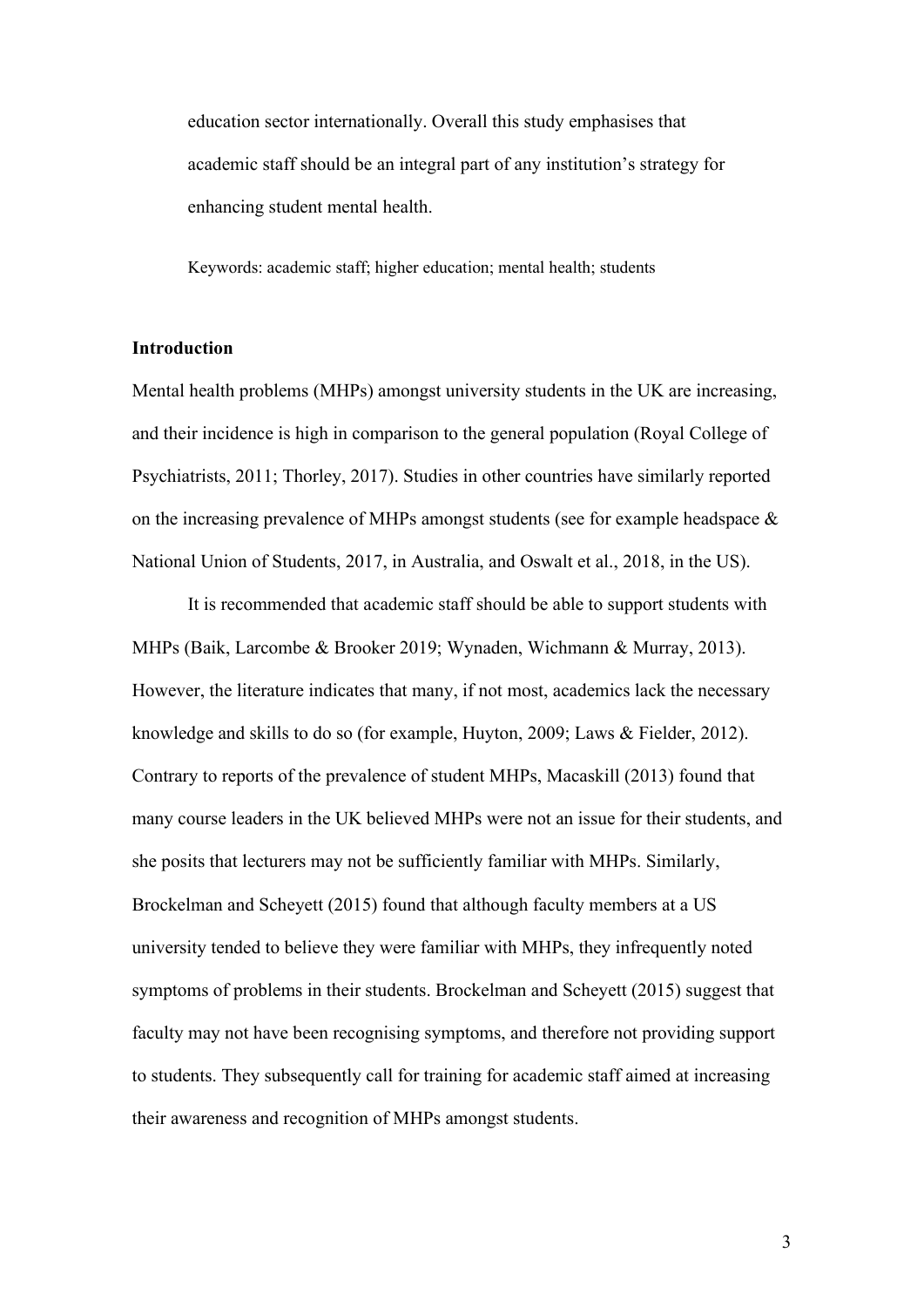## *Student MHPs in different subject areas*

Studies have indicated differences between subject areas in student and staff experiences of MHPs. McKerrow et al. (2020) and Mousa, Dhamoon, Lander and Dhamoon (2016) highlight high rates of MHPs amongst medical students, and Skead and Rogers (2015) propose that that law students have higher levels of psychological distress than students in other professions. The US study by Lipson, Zhou, Wagner, Beck and Eisenberg (2016) found that students in humanities and art and design were most likely to have MHPs, whilst students in nursing, business, and public health were least likely. Margrove, Gustowska and Grove (2014) surveyed staff in the Health and Social Care Schools of two UK universities, and found that staff in this faculty were more likely to be aware of MHPs than staff in other faculties due to the nature of the subjects taught, but whilst a large proportion provided mental health support to students (63%), most (> 70%) were not trained to do so. Margrove et al. (2014) emphasise that staff should be trained in distinguishing MHPs from the 'usual trials and tribulations of being a student' (p. 101), and that the support required by students experiencing MHPs is different from the support required for these usual stresses.

The impact of subject area on academic staff's mental health awareness and support skills is similarly highlighted by Gulliver, Farrer, Bennett and Griffiths (2017), who found that academics from health and behavioural science disciplines in one Australian university were more likely to demonstrate higher depression literacy. Academics with higher depression literacy were more likely to be approached by students with MHPs, potentially because students perceived these staff to have greater understanding of MHPs, and because these staff felt more able to respond to students experiencing MHPs. In a comparative study by Laws and Fielder (2012) within one Australian university, none of the interviewees from the School of Commerce had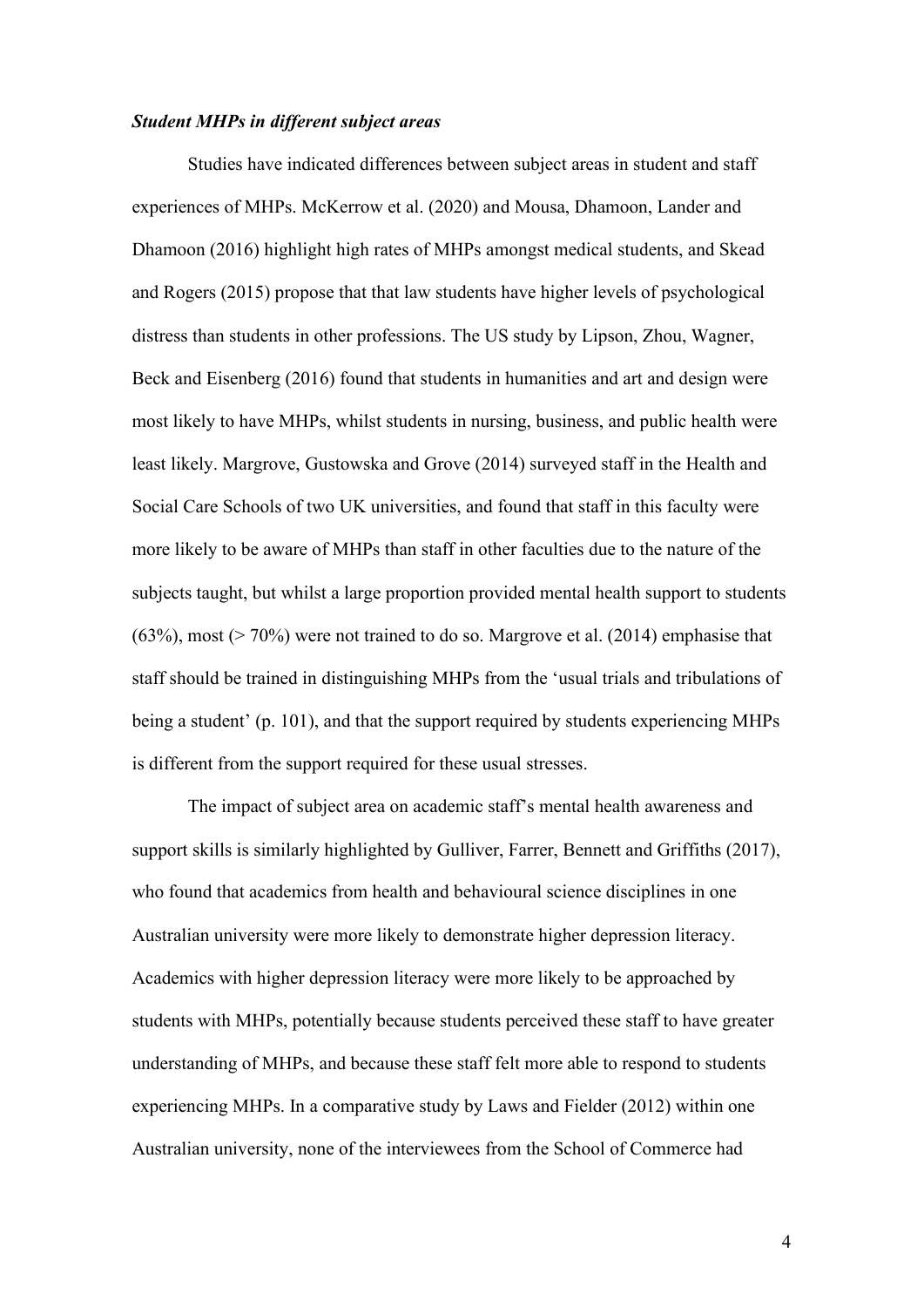mental health literacy skills, whereas interviewees from the Nursing and Midwifery School had this as part of their teaching role. However, even staff with a degree in Mental Health felt that assessing students with MHPs was outside their role as a lecturer. Another challenge for academics in health and care disciplines is raised by Hughes and Byrom (2019), who found in semi-structured interviews with academics on healthcare programmes in the UK that supporting students with MHPs had to be balanced with their duty to protect patients in professional practice. These studies indicate that different cultures around mental health may develop within different subject areas. This could affect the likelihood of students developing problems, students' willingness to disclose problems, and responses from academic staff.

# *Student MHPs in different types of university*

Within the UK, as in many other countries, there are different groups of universities (Fillippakou et al., 2012). In particular, there is a major separation between 'old' and 'new' universities, with the latter awarded university status through the Further and Higher Education Act 1992, hence named post-1992 institutions. This divide has traditionally been associated with 'high' and 'low' institutional status, although this is increasingly challenged, particularly in relation to teaching and undergraduate student experience, with Boliver (2015) finding that 'old' and 'new' universities have similar levels of teaching quality. Pre-1992 universities tend to be more research active and have more academically successful and socioeconomically advantaged student intakes, compared to post-1992 institutions (Boliver, 2015), which tend to have a higher proportion of 'non-traditional' students, in terms of class, maturity, and ethnicity (Anders, 2012). Also within the pre-1992 institutions are the 'Russell Group', who promote themselves as "leading", "research-intensive, world-class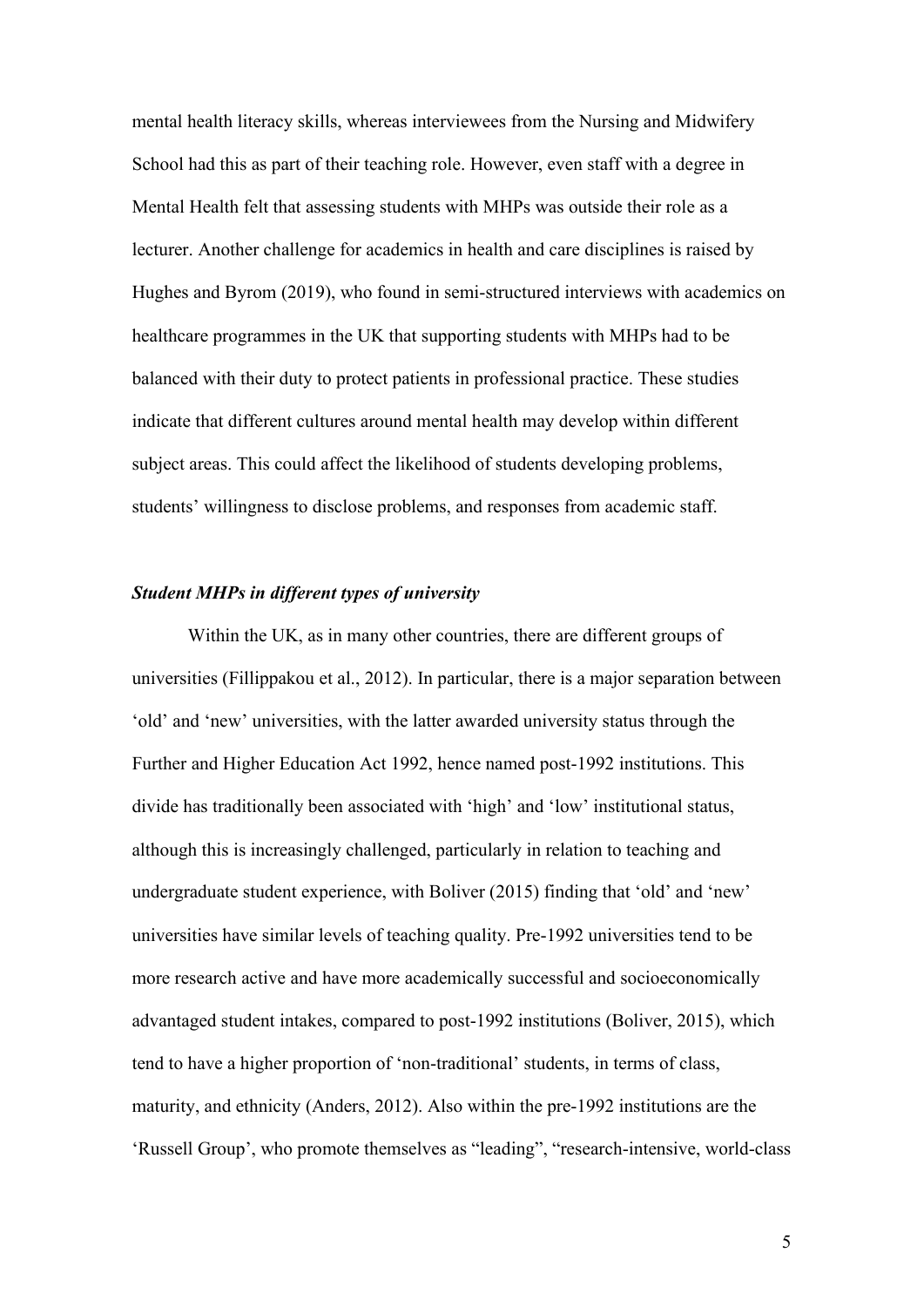universities" (Russell Group, n.d.), and whose students are least likely to be from disadvantaged and other widening participation backgrounds (Barkat, 2019; Boliver, 2013).

The extent to which institutions are accessible for students from a range of backgrounds has a potential link to the prevalence of MHPs amongst students, as Turner, Hammond, Gilchrist and Barlow (2007) found that non-traditional students are more likely to experience MHPs, and these students may have more of the risk factors for MHPs, such as being from a lower socio-economic or minority ethnic group, family breakdown, diminished family support, and financial hardship (Royal College of Psychiatrists, 2011). This raises the question of whether there are differences in academics' perceptions of and experiences with MHPs amongst students in different types of institution.

Existing studies on academics' experiences of working with students with MHPs have generally been focused on one or two institutions/faculties, and particularly within health and care disciplines (such as Hughes & Byrom, 2019; Laws & Fielder, 2012; Gulliver et al., 2017; Margrove et al., 2014). These authors have acknowledged that their findings are likely to be specific to these staff and students. This means there is a gap in understanding any differences in academics' perspectives and experiences of student MHPs across the wider higher education sector. This study therefore sought to explore; how do academics in different types of institution and subject areas in the UK perceive MHPs amongst students, and how have they experienced working with students with MHPs? This is important, in order to potentially tailor the mental health support and training provided for academic staff in different types of institution and subject area, and enhance the university experience for students.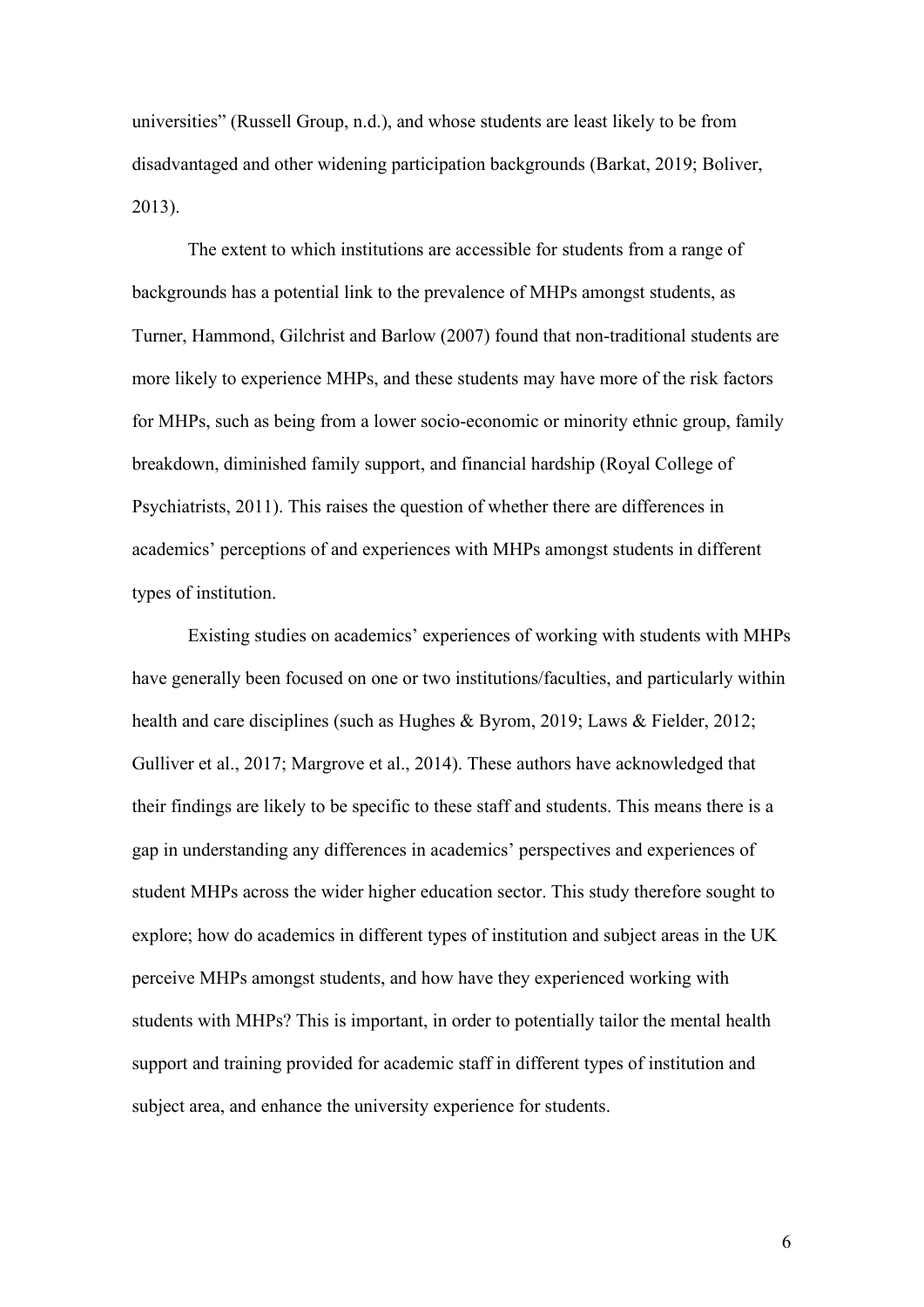# **Methods**

# *Design*

An exploratory mixed methods study was undertaken to address these questions, employing a cross-sectional design in two phases – a predominantly quantitative first phase (online survey), followed by a qualitative second phase (semi-structured interviews). This combination of methods is common in mixed methods studies (Bryman, 2006), and both have been used individually in previous studies on MHPs amongst students, for examples surveys were used by Margrove et al. (2014), Brockelman and Scheyett (2015), and Gulliver et al. (2017), and semi-structured interviews by Laws and Fielder (2012).

Combining qualitative and quantitative research enabled us to draw upon the strengths of both methods and offset their weaknesses, and gain a more comprehensive understanding of the area of enquiry (Bryman, 2006; Greene, Caracelli & Graham, 1989). Specifically, an online survey enabled us to reach academics across the UK in order to compare types of institution and subject areas, but the data lacked detail about people's personal experiences of working with students with MHPs. The time intensity of conducting and analysing semi-structured interviews meant our sample was small, but this approach enabled us to gain rich, in-depth data and detailed understanding of participants' personal experiences (Johnson & Onwuegbuzie, 2004). Conducting the interviews after the quantitative data collection and analysis meant that this phase of the study could be used to clarify and validate the quantitative results (Johnson, Onwuegbuzie & Turner, 2007).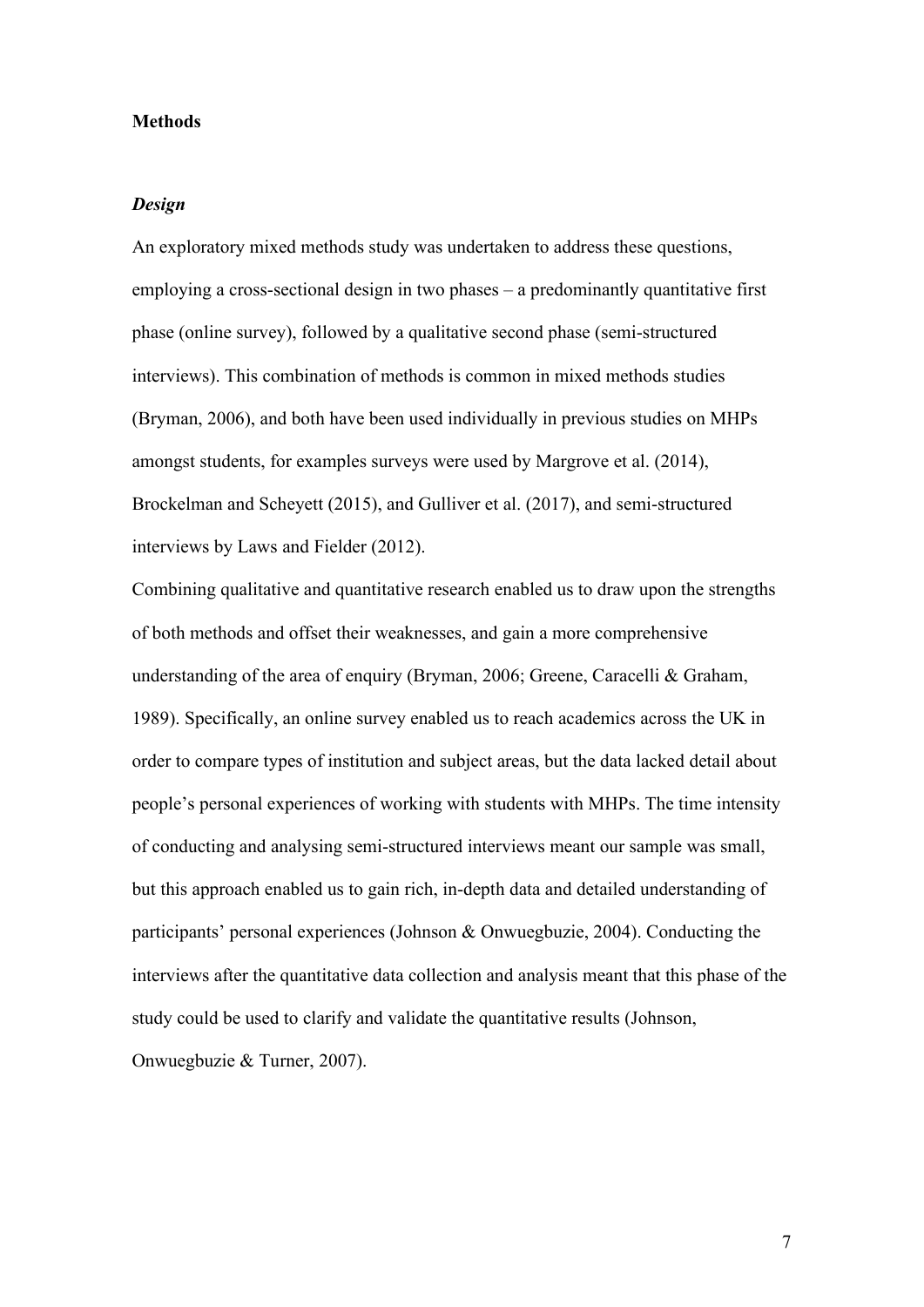# *Procedure*

Ethical approval was obtained prior to the start of the study from the first author's University ethics committee. An information sheet was provided on the online survey access page, where respondents were advised that participation was voluntary, that their responses would be anonymous and kept confidential, and that they had the right to withdraw prior to submitting their survey form. Implied consent to participate was taken if the survey was submitted. Respondents were asked to separately submit their contact details at the end of the survey if they would be willing to participate in a follow up interview. Potential interview participants were contacted via email and provided with an information sheet, which included guarantees of anonymity and confidentiality, and that their data could be withdrawn up until two weeks after the interview had taken place. Confirmation of participants' informed consent was audio recorded before the start of the interview.

All 135 universities whose Vice-Chancellors belonged to Universities UK when the study commenced ('Our members', n.d.) were invited to take part, as this membership body provided the most comprehensive accessible list of UK universities. An email address for an individual or team with responsibility for internal/corporate communication was obtained from each university's website, and an email was sent with details of the study and the survey invitation, requesting that this could be forwarded to academic staff. Reminders were sent after two weeks if no response was received. The survey invitation was sent out by the participating institutions to academic staff via channels including the staff intranet, e-newsletters, e-bulletins, Twitter feeds, and weekly emails.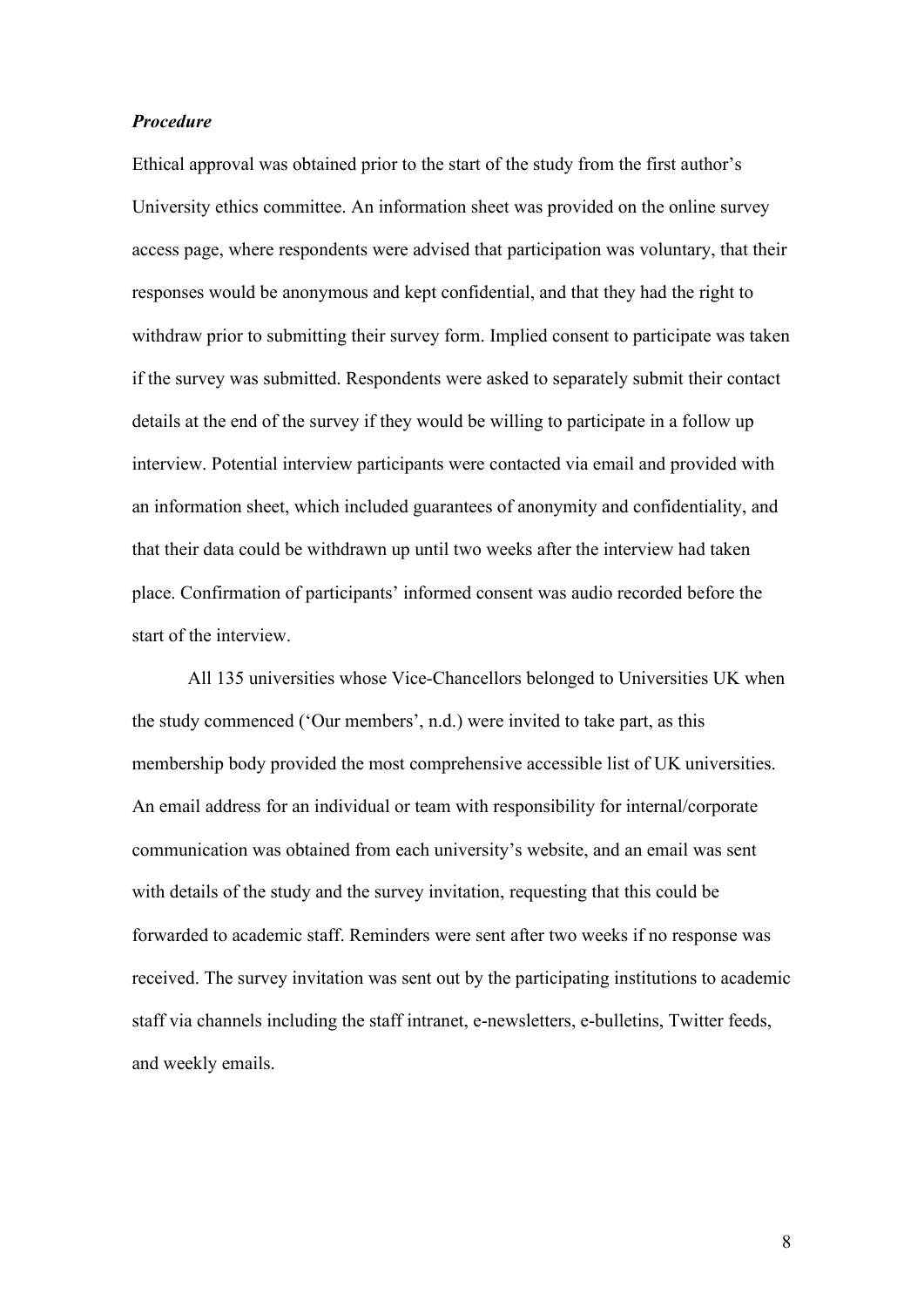#### *Measures*

The survey was developed for the project, based on the literature and sector reports, with two main sections to address the research questions; firstly, academics' perceptions of MHPs, and signs of MHPs, amongst students, and secondly, academics' experiences and practices in supporting students with MHPs. We adapted measures from studies in the literature where suitable measures existed, as using previously tested measures strengthened the validity of the survey (Bryman, 2015). For the first section, questions on the signs and prevalence of MHPs amongst students were adapted from the National Union of Students (NUS) Mental Distress Survey (Kerr, 2013) (these were self-report questions in the NUS survey, and we adapted these to instead ask for academics' perceptions of MHPs amongst their students). For the second section, measures were developed based on the study by Laws and Fielder (2015) and the Student Mental Health in Higher Education: Good Practice Guide (Universities UK, 2015), for example in asking academics about their own emotions and practices when working with students with MHPs. Respondents were asked what type of institution (Russell Group, other post-1992, or pre-1992), and subject area they currently worked in, so that the data analysis could explore whether there was any correlation between these (independent) variables and the other (dependent) variables in the study, such as academics' perceptions of MHPs amongst their students and practices when working with students with MHPs.

We provided an operational definition of MHPs at the start of the survey, due to multiple terms in the literature and in common use, as 'mental health problems range from the worries we all experience as part of everyday life to serious long-term conditions' (Mental Health Foundation, 2015). We did not refer specifically to undergraduate or postgraduate students in the questions, in order to encompass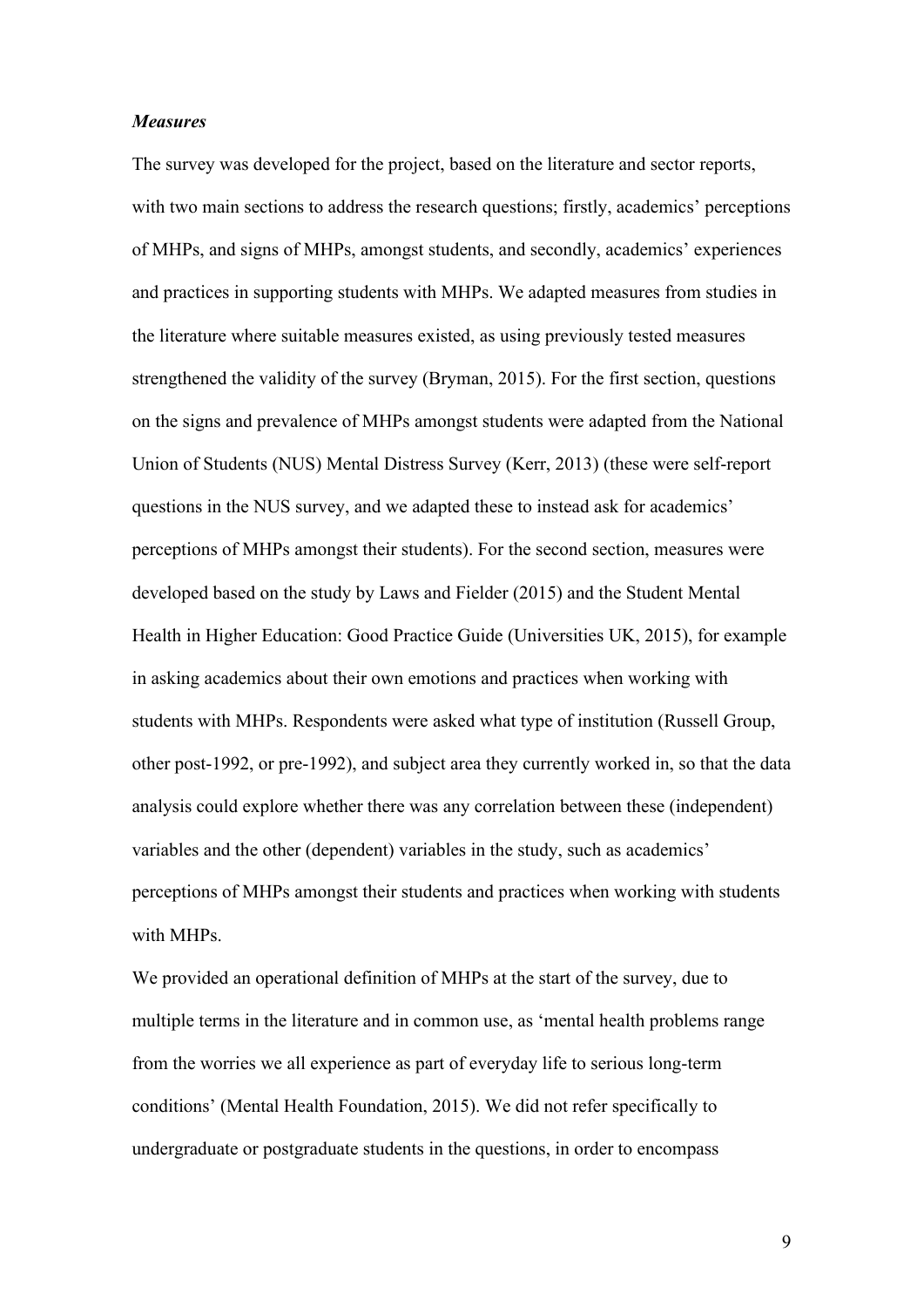academics' experiences at all levels. Free text boxes were included to enable participants to expand on their responses, which provided qualitative data in addition to the quantitative data from the rest of the survey. We pre-tested the survey with six academic staff in teaching and supervisory roles before undertaking the full study, to ensure the face validity of the survey in measuring the concepts of interest in the study (Bryman, 2015).

A semi-structured interview schedule was developed based on the survey findings, in order to explore key issues in greater depth. Using an interview schedule ensured that the topics of interest were covered in each interview (Newby, 2010) and enhanced the reliability of the study by facilitating consistency in, and future replication of, the data collection process (LeCompte & Goetz, 1982). At the same time, the semistructured approach retained enough flexibility for the interviewer to clarify answers, ask follow-up questions, and explore issues as they arose (Newby, 2010). This was important for the interpretive validity of the study (Maxwell, 2002), in order to ensure that inferences made from both the survey and interview data reflected participants' actual experiences of working with students with MHPs.

# *Participants*

Of the 135 institutions contacted, four declined to promote the study to their academic staff, 104 did not respond, and 27 agreed. The eligibility criteria for participants was that they were academic staff with teaching/supervision responsibilities, and this was confirmed at the start of the survey. There were 130 responses to the survey.

Interview participants were purposively selected from the pool of survey respondents who provided their details, to include academics from different types of institution and subject areas. Eleven semi-structured interviews (six women and five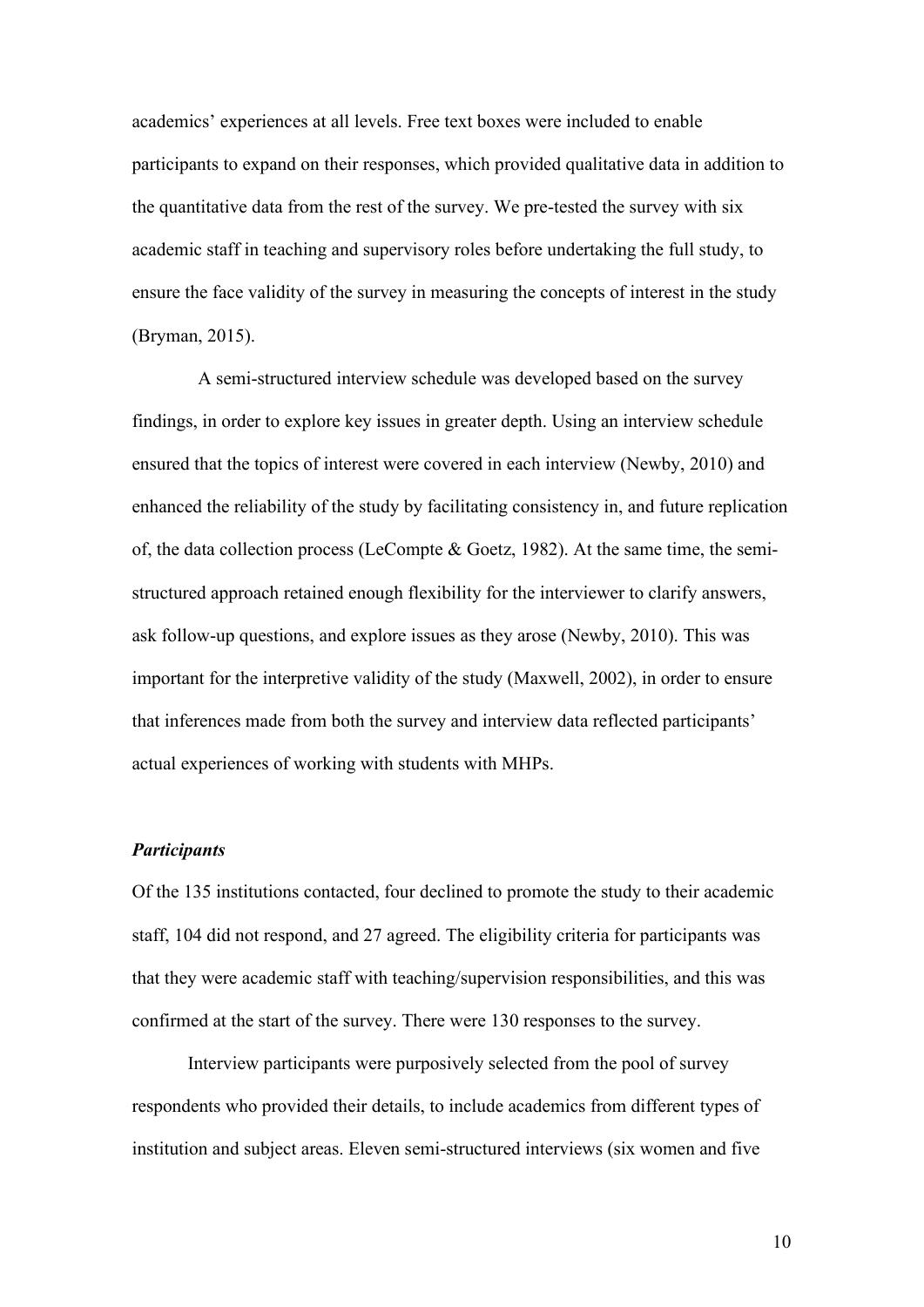men) were conducted via Skype or telephone, due to the geographical spread of participants. Although attempts were made to obtain a stratified sample of interviewees from Russell Group, pre-1992, and post-1992 institutions, the final sample was determined by the availability of respondents (shown in Table 1).

| л.                                           |        |                             |
|----------------------------------------------|--------|-----------------------------|
| Type of institution                          | Survey | Interviews                  |
| Russell Group                                | 38     |                             |
| Other pre-1992                               | 34     | 4                           |
| Post-1992                                    | 58     |                             |
|                                              | 130    |                             |
| Subject                                      |        |                             |
| Arts and humanities (A&H)                    | 28     | 4                           |
| Business and law (B&L)                       | 22     |                             |
| Engineering, technology and natural sciences | 22     | 3                           |
| (ET&NS)                                      |        |                             |
| Medical and health sciences (M&HS)           | 16     | $\mathcal{D}_{\mathcal{L}}$ |
| Social sciences (SS)                         | 42     |                             |
|                                              | 130    |                             |
|                                              |        |                             |

Table 1. Characteristics of Achieved Samples

# *Analyses*

The survey data were quantified where possible and analysed using SPSS version 24. For example, some categorical variables were quantified by creating a total score of numbers, which enabled frequencies and descriptive statistics to be calculated, and nonparametric tests to be conducted. Likert scales were considered continuous variables for which means and standard deviations could be calculated, and parametric tests could be conducted. The quantitative data were analysed according to type of institution and subject area, and these variables were also considered in the qualitative data analysis.

Thematic analysis was used in analysing the qualitative data, as this enabled the identification of patterns in the data in relation to participants' perspectives and experiences (Clarke & Braun, 2017) in working with students with MHPs. The free text survey comments and interview transcripts were input into NVivo 11, to facilitate this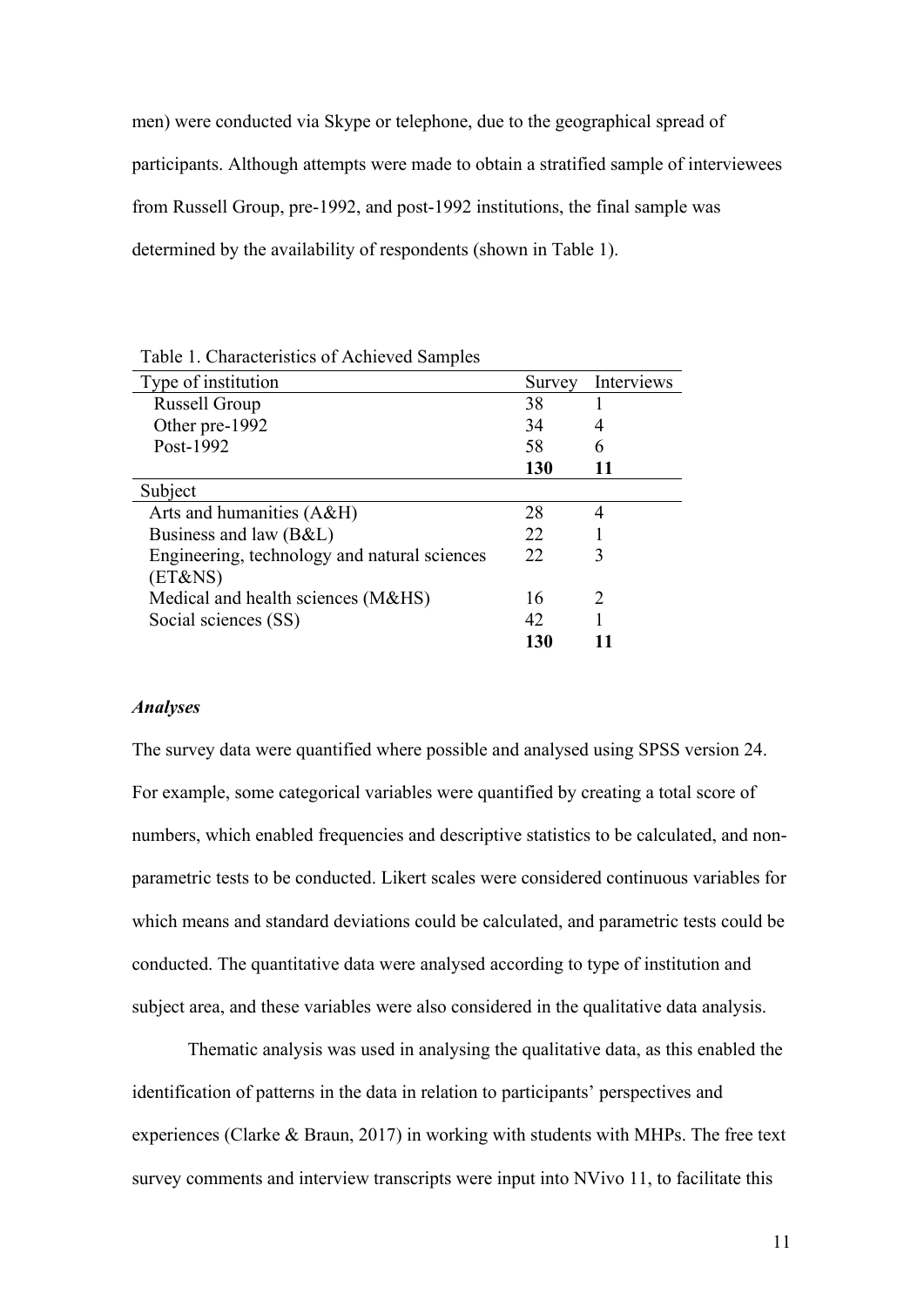analysis, following the process outlined by Braun and Clarke (2006) 1. Data

familiarisation, 2. Coding data to deductively and inductively defined codes, 3.

Collating codes into potential themes and sub-themes, 4. Reviewing themes in relation to the coded extracts and entire data set, 5. Defining and naming themes. The research team worked independently to code the data, and then met to discuss and agree on the themes and sub-themes. A combination of deductive and inductive approaches to the coding was undertaken, with some codes based on the quantitative survey findings, and others developed from the qualitative data itself (detailed in Table 2).

| Theme                                                   | Sub-themes                                                                                                                                                                                                                                                      |
|---------------------------------------------------------|-----------------------------------------------------------------------------------------------------------------------------------------------------------------------------------------------------------------------------------------------------------------|
| Prevalence of MHPs amongst students                     | Widespread prevalence of MHPs<br>amongst students<br>Prevalence of depression and anxiety<br>Distinguishing between MHPs and<br>normal emotions                                                                                                                 |
| Role of academics in supporting students<br>with MHPs   | Providing general support for students<br>experiencing academic or personal<br>difficulties<br>Unqualified to provide specialist mental<br>health support<br>Unclear boundaries between the role of<br>academics and student services in<br>supporting students |
| Difficulties in supporting students with<br><b>MHPs</b> | Lack of institutional training<br>Dealing with challenging student<br>behaviour<br>Impact on wider academic role<br>Impact on staff own wellbeing<br>Lack of disclosure from students                                                                           |

Table 2. Coding scheme for qualitative data

Deductively derived codes in italic font, inductively derived codes in normal font

The quantitative survey results and qualitative survey and interview results are presented below, with illustrative quotes from survey respondents (SR) and interview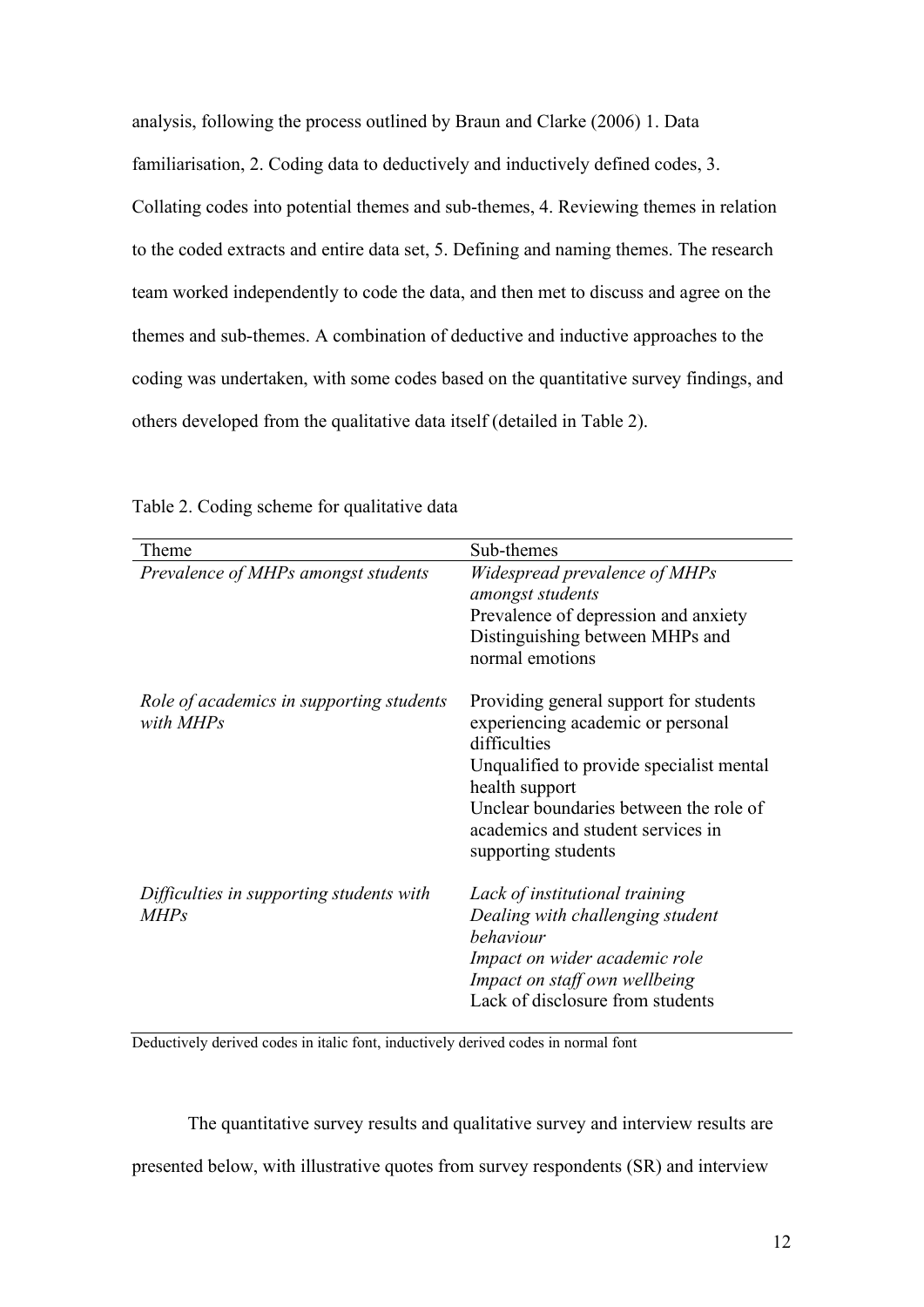participants (P1, etc.) from different types of institution and subject area, to highlight the views from across these groups.

## **Quantitative results**

The quantitative analysis was undertaken to explore how academic staff perceived MHPs amongst students, and how they had experienced working with students with MHPs. The findings firstly illustrate the widespread prevalence of MHPs amongst students, perceived by academics in all types of institution and subject area. Secondly, the findings reveal tensions in the willingness of staff to support students with MHPs, versus difficulties in doing so.

# *Widespread prevalence of MHPs*

Nearly all staff responding to the survey had encountered MHPs amongst their students (96%), and this was true across each type of institution: Russell Group  $-$  92% (35 out of 38 respondents), other pre-1992 – 97% (33 out of 34), and post-1992 – 98% (57 out of 58). The most common signs of MHPs that respondents perceived were anxiety, stress, and depressed feeling (all noted by over 90% of respondents). Over half of respondents had worked with students who they perceived had thoughts of self-harm/suicidal thoughts. Table 3 presents full details of the signs of MHPs perceived by respondents in each type of institution.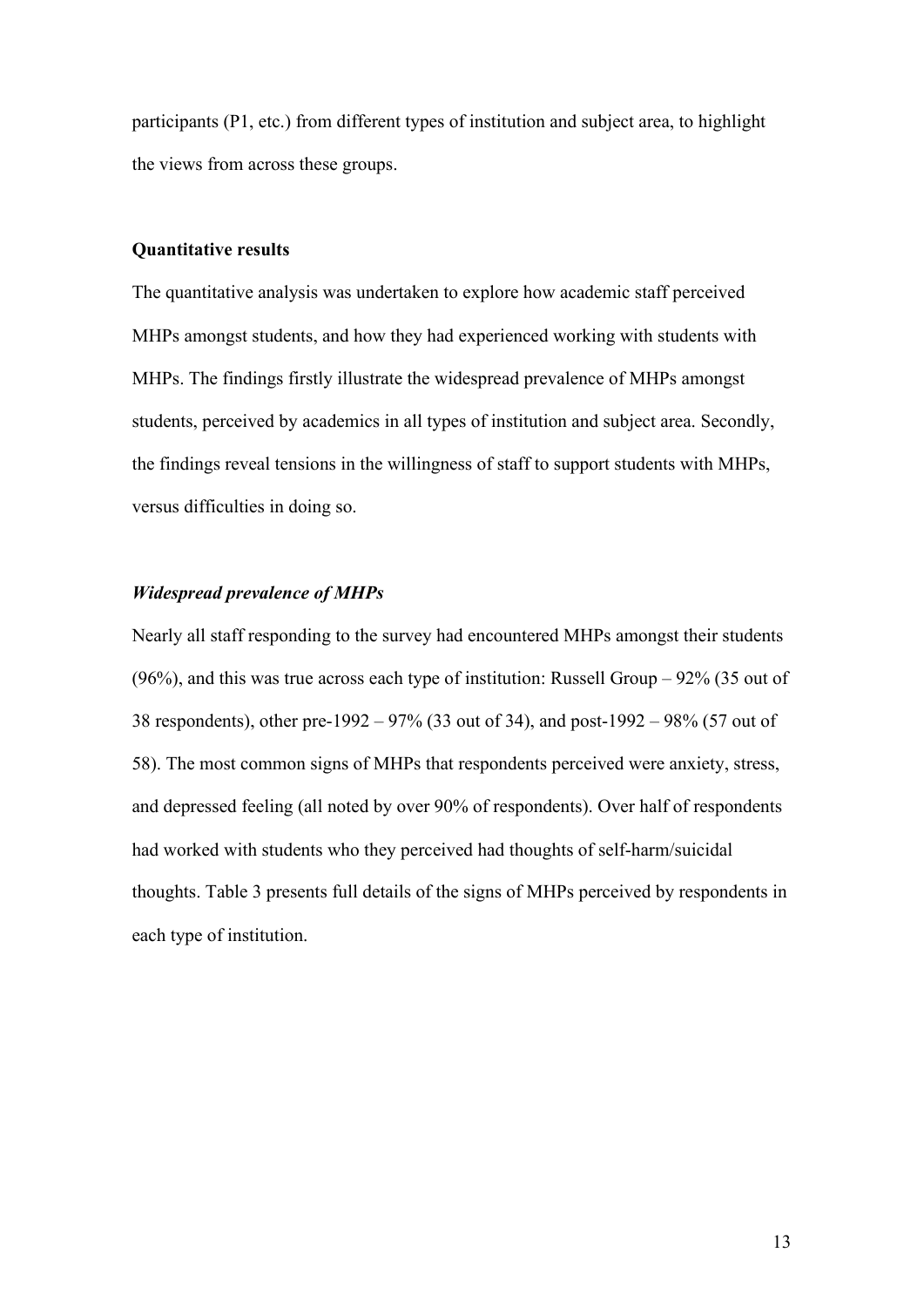|                       |       | Russell  |            | Post-   | Pearson |                |                  |
|-----------------------|-------|----------|------------|---------|---------|----------------|------------------|
|                       |       | Group (N | Pre-1992   | 1992 (N | Chi     |                |                  |
| <b>MHP</b>            | Total | $= 36$   | $(N = 33)$ | $= 57$  | Square  | df             | $\boldsymbol{p}$ |
| Anxiety               | 96%   | 92%      | 94%        | 100%    | 4.534   | $\overline{2}$ | 0.10             |
| <b>Stress</b>         | 94%   | 94%      | 91%        | 95%     | 0.568   | $\overline{c}$ | 0.75             |
| Depressed feeling     | 93%   | 94%      | $88\%$     | 95%     | 1.673   | $\overline{2}$ | 0.43             |
| Feeling               |       |          |            |         |         |                |                  |
| unhappy/down          | 83%   | 86%      | 79%        | 83%     | 0.641   | $\overline{2}$ | 0.73             |
| Lack of               |       |          |            |         |         |                |                  |
| energy/motivation     | 80%   | 83%      | 88%        | 74%     | 2.967   | $\overline{2}$ | 0.23             |
| Panic                 | 71%   | 75%      | 79%        | 63%     | 2.925   | $\overline{2}$ | 0.23             |
| Feelings of           |       |          |            |         |         |                |                  |
| hopelessness/         |       |          |            |         |         |                |                  |
| worthlessness         | 65%   | 64%      | 70%        | 63%     | 0.425   | $\overline{2}$ | 0.81             |
| Insomnia/Trouble      |       |          |            |         |         |                |                  |
| sleeping              | 63%   | 64%      | 61%        | 63%     | 0.089   | $\overline{2}$ | 0.96             |
| Suicidal thoughts     | 54%   | 53%      | 42%        | 61%     | 3.059   | $\overline{2}$ | 0.22             |
| Thoughts of self-     |       |          |            |         |         |                |                  |
| harm                  | 53%   | 58%      | 42%        | 56%     | 2.118   | $\overline{c}$ | 0.35             |
| Irritability or anger | 52%   | 39%      | 58%        | 58%     | 3.679   | $\overline{2}$ | 0.16             |
| Hypersensitivity to   |       |          |            |         |         |                |                  |
| others                | 50%   | 36%      | 58%        | 54%     | 3.974   | $\overline{2}$ | 0.14             |
| Paranoia              | 38%   | 31%      | 33%        | 46%     | 2.551   | $\overline{2}$ | 0.28             |
| Sudden mood           |       |          |            |         |         |                |                  |
| changes               | 38%   | 28%      | 42%        | 42%     | 2.276   | $\overline{2}$ | 0.32             |
| Numbness/lack of      |       |          |            |         |         |                |                  |
| emotion               | 29%   | 31%      | 33%        | 26%     | 0.531   | $\overline{2}$ | 0.77             |
| Other                 | 12%   | 11%      | 12%        | 12%     | 0.031   | $\overline{2}$ | 0.99             |

Table 3. MHPs Perceived Amongst Students

A one-way ANOVA showed that there were no significant differences in the total number of signs of MHPs noted by respondents from Russell Group (*M* = 9.39, *SD*  $= 4.02, N = 36$ , other pre-1992 ( $M = 9.70, SD = 3.76, N = 33$ ), or post-1992 institutions  $(M = 9.91, SD = 4.06 \text{ N} = 57), (F(2, 123) = 0.19, p = .83, \eta p^2 = .003)$ . Pairwise comparisons confirmed the absence of significant effects and meaningful effect sizes (all  $p > .80$ , *d* ranging from 0.05 to 0.13). Fear for the safety of students with MHPs was also consistent across types of institutions (noted by 71% of respondents). This high incidence of perceived signs of MHPs contrasts with the studies by Brockelman and Scheyett (2015) and Macaskill (2013), where academics lacked awareness of MHPs amongst their students.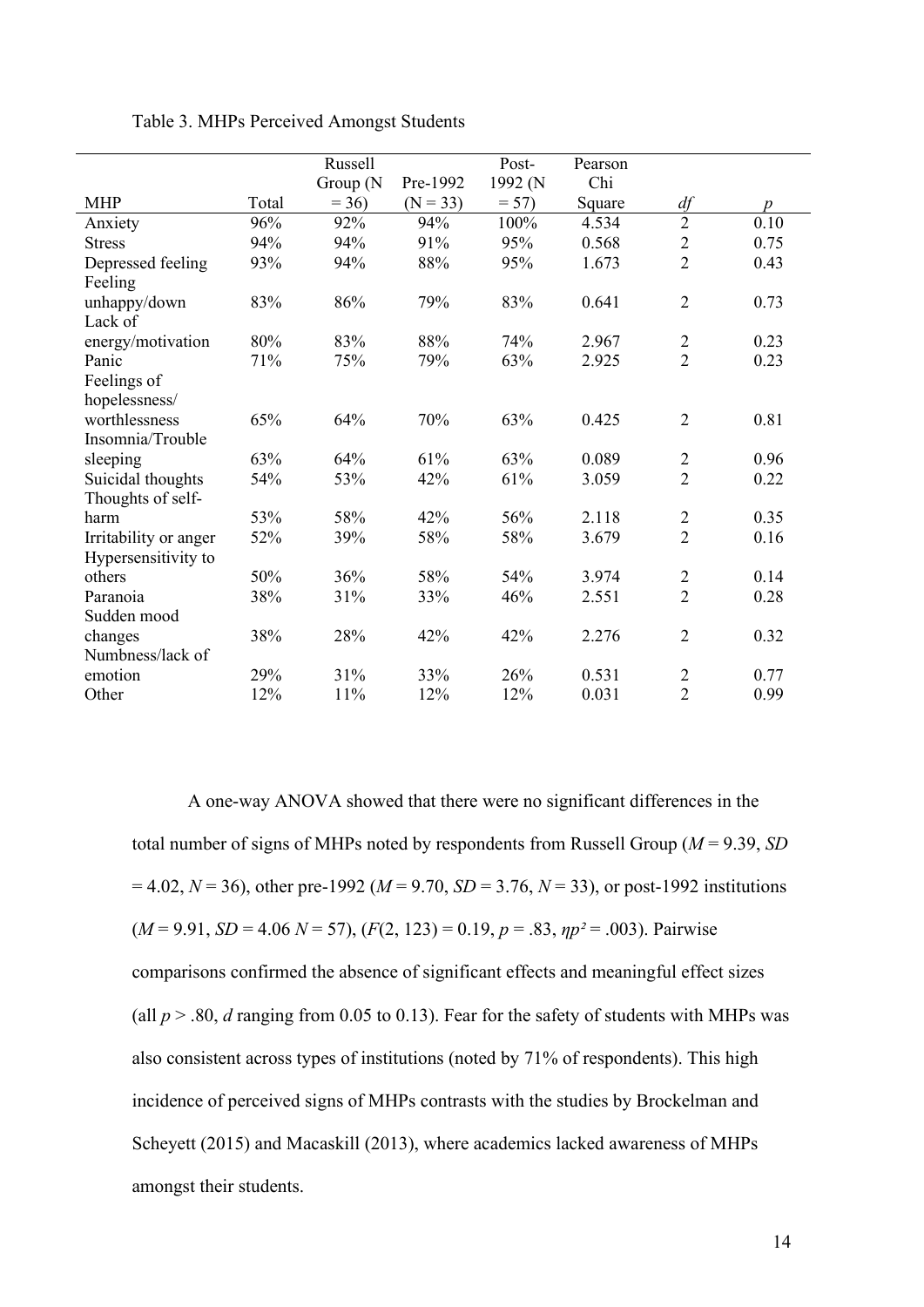A two-factor ANOVA was run to test possible differences in the number of signs of MHPs reported, and fear for the safety of students perceived to have MHPs, and no main effect of subject area was found  $(F(4) = 1.23, p = .30, \eta p^2 = .04)$ . This contrasts with the studies by Lipson et al. (2016), who found higher rates of MHPs amongst students in humanities and art and design, and Margrove et al. (2014) who proposed there is higher awareness of student MHPs in health and social care faculties.

#### *Willingness to support students with MHPs versus difficulties in doing so*

Most respondents were comfortable working with students with MHPs (mean response 2.14, where  $1 =$  strongly agree and  $5 =$  strongly disagree) and discussing students' MHPs with them  $(M = 2.07)$ . However, only 31% of respondents agreed that their current institution had adequately prepared them for working with students with MHPs, and over half (56%) had not received training in working with students with MHPs. Of those respondents who had not received training (64 people), 56% would attend training if it was offered and 38% would maybe attend training. There were no significant differences in the above according to respondents' type of institution or subject area (all *p* n.s. after correcting for multiple comparisons). The overall level of training received by academic staff is higher than what was found by Margrove et al. (2014), where 71.4% of respondents in two UK universities reported never having attended any mental health training, but is still inadequate considering that the study indicates most (if not all) academics will work with students with MHPs.

Many staff had experienced difficulties in working with students with MHPs. Half of respondents (51%) had encountered disruption to other students, just under half had experienced inappropriate communication (45%) and behaviour (42%), and 38% had experienced unreasonable complaints. A smaller number had experienced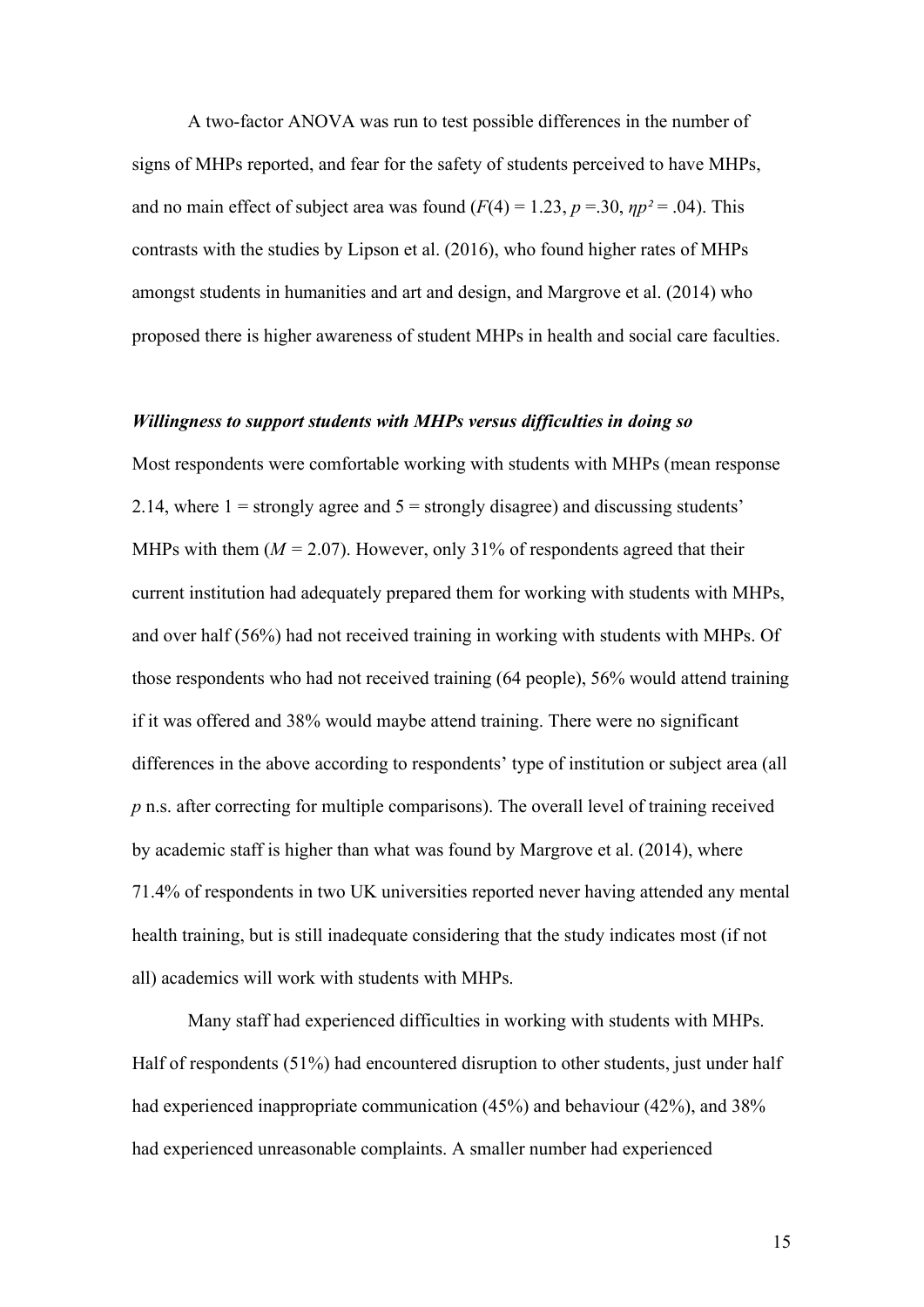threatening behaviour (16%). This echoes the study by Laws and Fielder (2012), where academic staff reported troublesome behaviour from students with MHPs. There were no significant differences in the number of problems experienced according to participants' type of institution or subject area (all  $p > .058$ ).

Supporting students with MHPs impacted academics' wider roles and potentially their own mental health. Respondents disagreed that they had sufficient time to support students with MHPs (mean response 3.54, where  $1 =$  strongly agree and  $5 =$  strongly disagree) and agreed that they were supporting students with MHPs when they should be doing other work-related activities (*M =* 2.47). Many respondents found themselves worrying about students who they believed to have MHPs, outside of their contact time with these students ( $M = 2.23$ ). The majority of respondents had felt distressed during or after contact with a student they believed to have MHPs (*M =* 2.41). This again supports Laws and Fielder (2012), who noted that supporting students with MHPs detracted from academics' teaching and research work, and took an emotional toll on staff. There were no significant differences in any of the above according to type of institution or subject area (all  $p > 112$ ), indicating that academics' lack of knowledge and skills in supporting students with MHPs is a sector wide issue.

# **Qualitative results**

The qualitative analysis sought to bring further insight into the key areas highlighted by the quantitative analysis, namely the prevalence of MHPs amongst students, and the difficulties in supporting students with MHPs.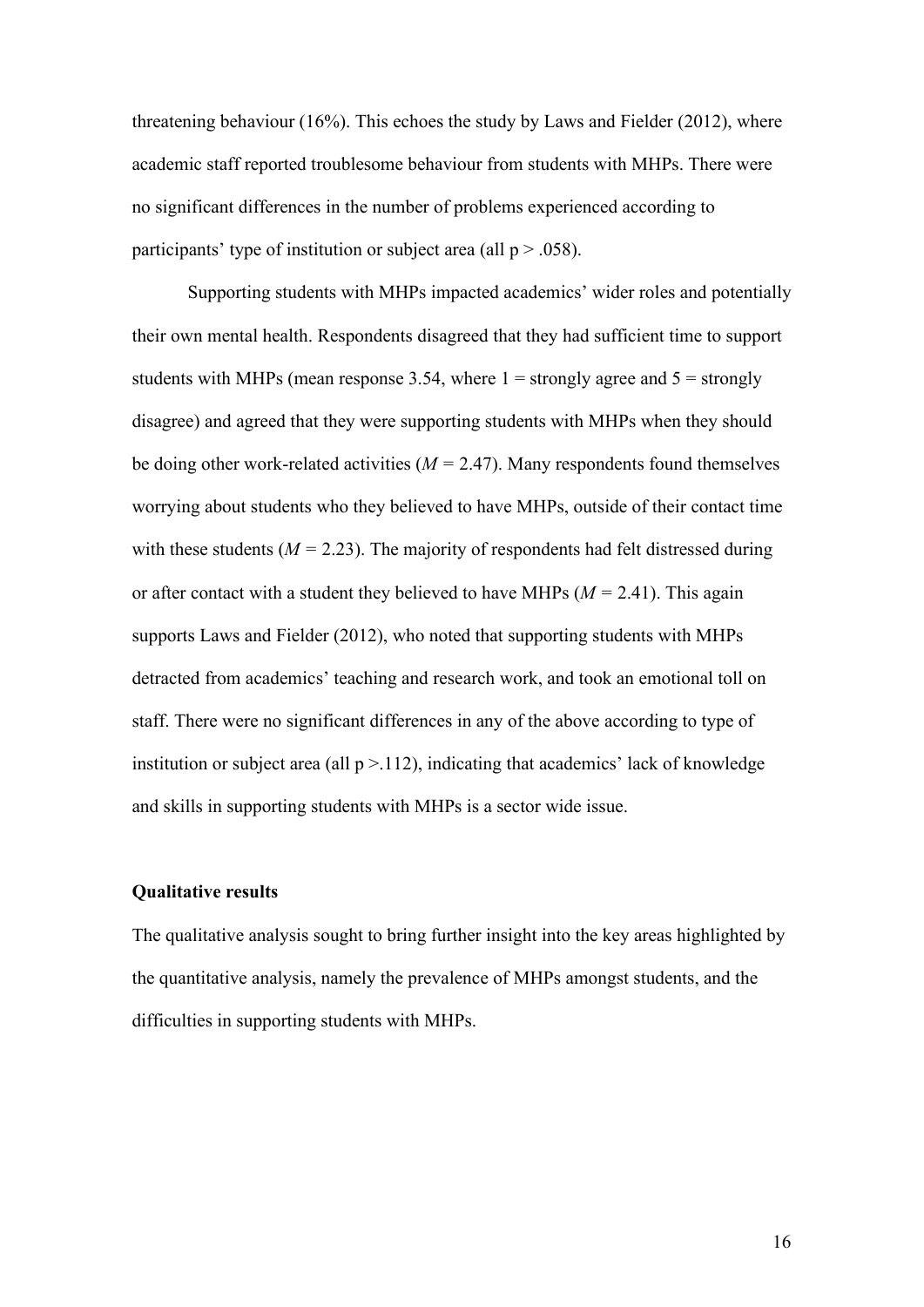## *Prevalence of depression and anxiety amongst students*

Interview participants referred to a range of MHPs they perceived amongst their students, with varying degrees of severity, but participants across all types of institution and in different subject areas particularly noted the prevalence of depression and anxiety:

Anxiety and depression are the main ones, students worried about performing (P11 - Russell Group, ET&NS)

The overwhelming issues that students are presenting with are varying degrees of depression and anxiety…the big issue that's emerging is students diagnosed with social anxiety...some students find it almost overwhelming to sit in a large lecture theatre (P7 - other pre-1992, A&H)

Students with depression and anxiety is the most common…we have a lot of mature students…quite a few of them have already been diagnosed…for the younger ones, the change when they get to university is often the trigger (P9 - post-1992, M&HS).

The increasing prevalence of depression and anxiety has been noted by Cooper et al. (2018) and Lipson et al. (2016) amongst students in US universities, and the findings here indicate that this issue is also common within the UK.

Comments in the survey and from interview participants noted the need to differentiate between MHPs and normal emotions:

There is a difference between stress and mental health problems that needs to be relayed to both staff and students (SR - Russell Group, ET&NS) Everyone gets anxious…this is different to a clinical diagnosis of anxiety (P2 other pre-1992, ET&NS)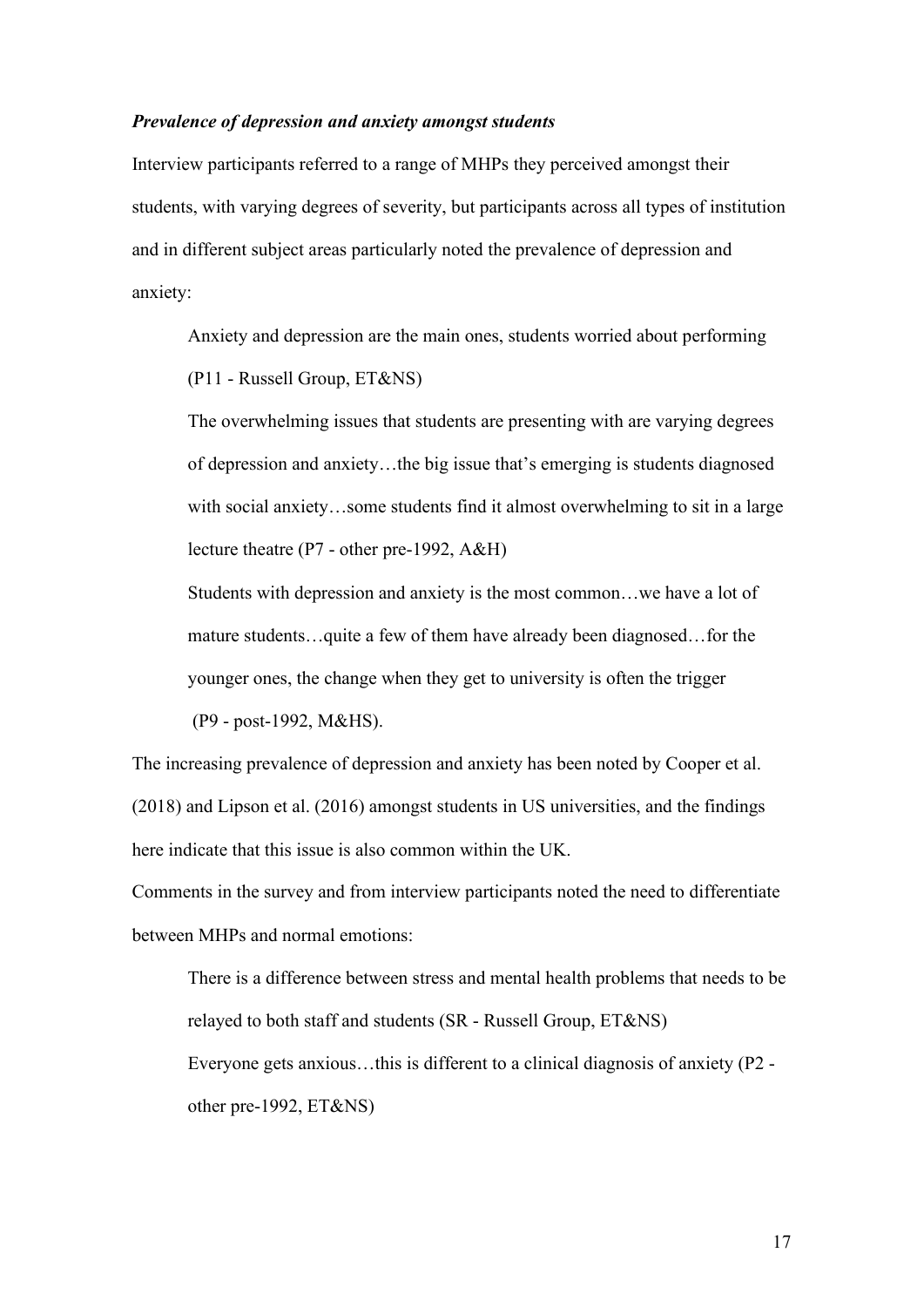I don't think there's been enough discussion about what are normal levels of anxiety, especially when you're new to a place…rather than seeing anxiety as meaning you don't have to do things (P8 - post-1992, A&H).

Helping students to recognise these as the ''normal' psychological demands associated with higher education' (Wynaden et al., 2013), and deal with them appropriately, was seen by respondents as part of the university's role in supporting students. This raises an issue though around who should determine whether students are experiencing 'normal' or 'clinical' anxiety (or other problems) - Margrove et al. (2014) for example propose that university staff should receive training in order to distinguish between MHPs and everyday stresses. Respondents in the current study were not confident in making these distinctions, however. This indicates the onus is generally on students themselves to recognise when they need professional help, which may not be realistic, and/or on mental health professional staff in universities, who are often over-subscribed and have long wait times.

# *Unclear role boundaries*

Respondents from all types of institution were willing to provide general support to students:

I am happy to talk with students, be with them during difficult times, and sort out practical problems (SR - Russell Group, ET&NS).

I tend to call them in and have a conversation with them and monitor them for the duration of the academic year…I think increasingly the university presents itself as having a duty of care which previously perhaps it didn't (P7 - other pre-1992, A&H).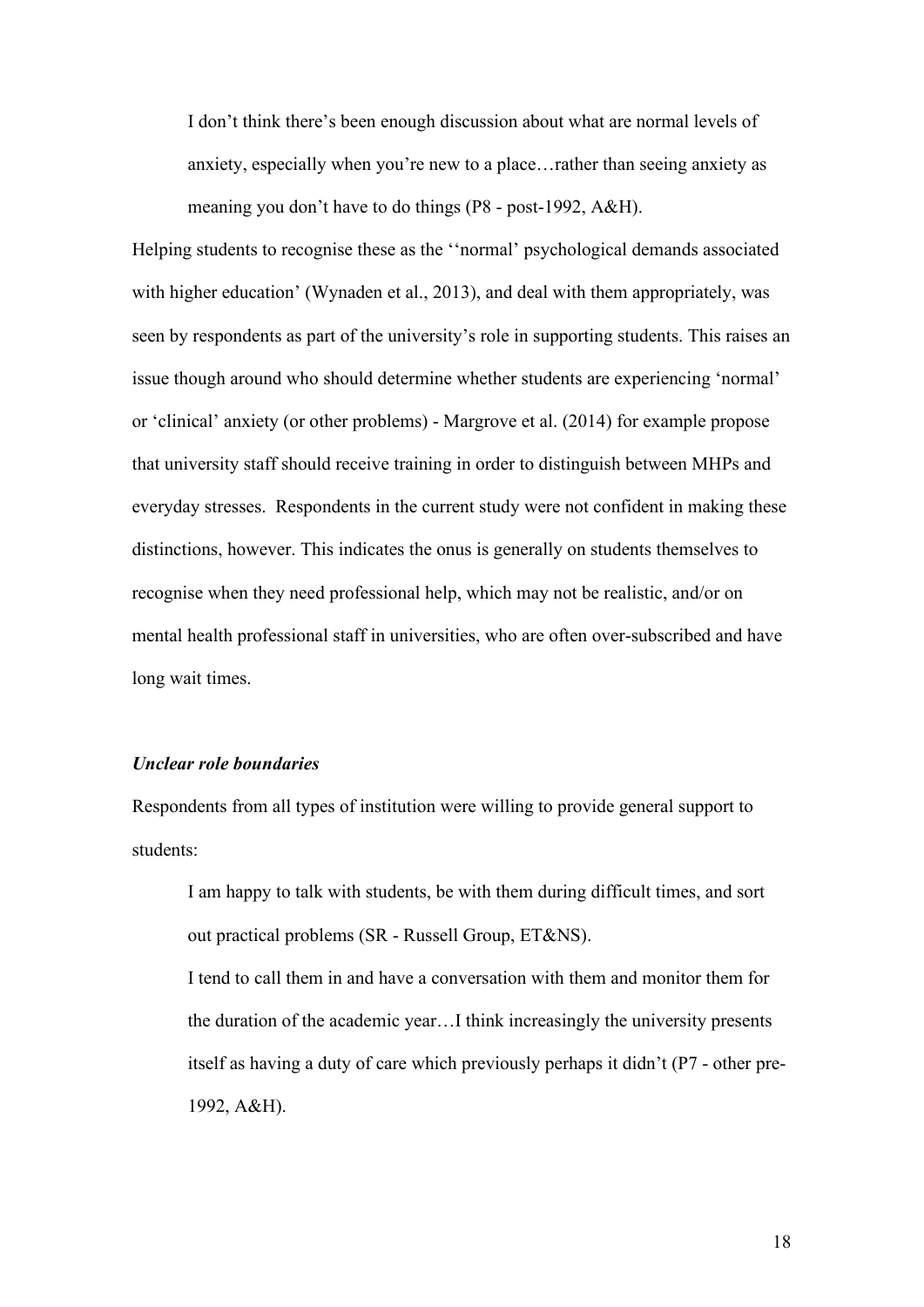I like to provide time and space for my students where they feel secure to share difficulties, including those related to mental health (SR – post-1992, A&H).

However, there was little agreement or guidance available on what an academic's role should be in supporting students with MHPs:

I am not a medical doctor or a social worker or a carer, it is not my job to support people with mental health issues (SR - Russell Group, A&H). Students and staff do not know where to find help which is why some academics become very involved with supporting individuals (SR - other-pre-1992, SS). [Support for students with MHPs in the institution] ranges from one lecturer happy for students to send her texts every hour throughout the night…acting more like the Samaritans, to one saying 'I'm not trained, I'm not a professional, I'm not qualified, but I'll do what I can'…to another one who will really not engage at all (P6 - post-1992, A&H).

This indicate that students with MHPs are likely to have inconsistent experiences and support depending on the staff they interact with. This is particularly concerning as variable experiences with staff can lead to potential feelings of discrimination or disadvantage by students with MHPs (Martin, 2010).

Dealing with students with MHPs could have a negative impact on academic staff:

It is terrifying feeling responsible for a suicidal student and worrying if you have given the right advice…it is also incredibly time consuming and disruptive to work (SR - other pre-1992, M&HS).

If you're dealing with students who are experiencing paranoia or depression, then managing that student in the classroom…is going to have an impact on your own mental health and sense of wellbeing and confidence (P1 - post-1992, SS).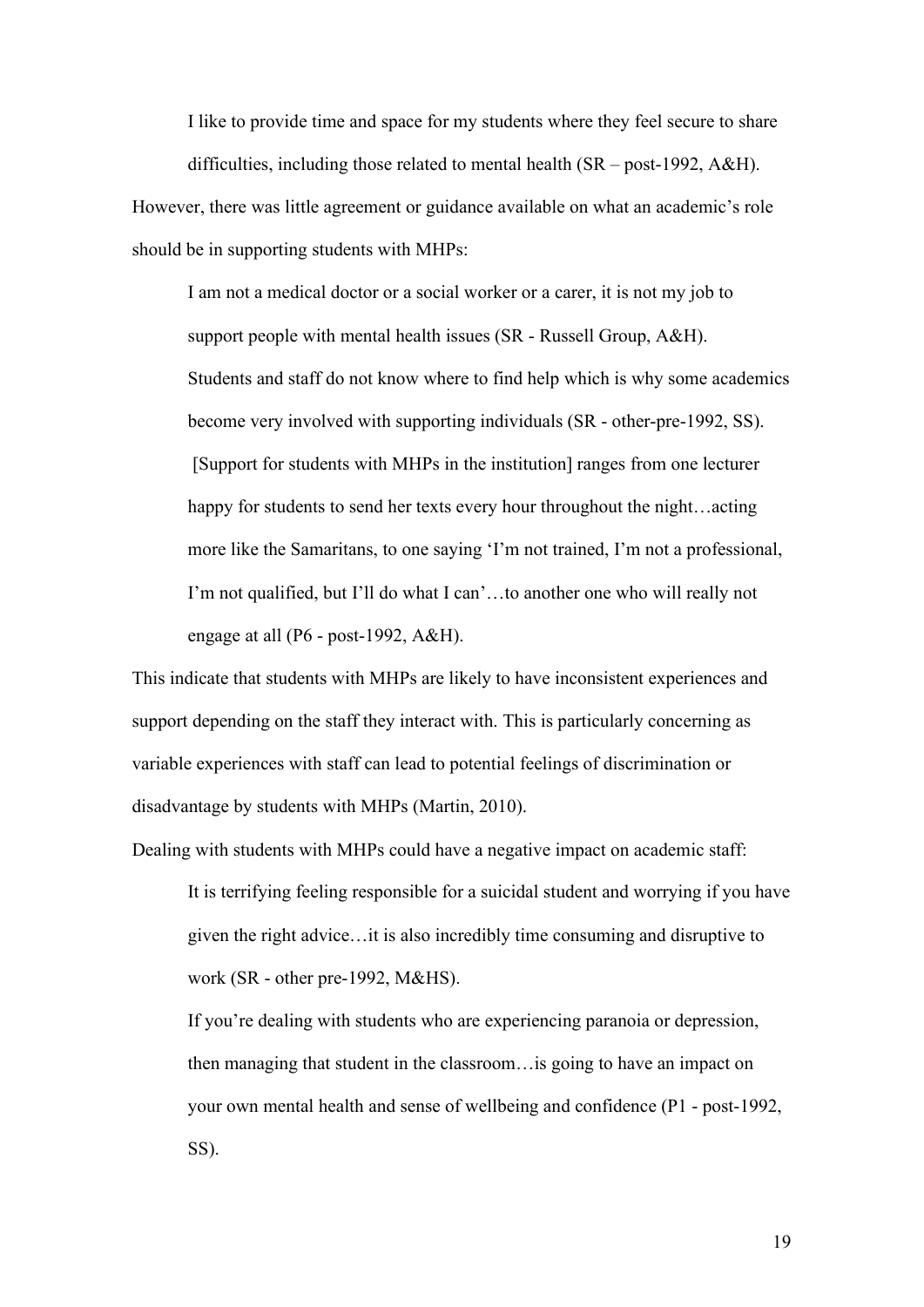This supports the studies by Huyton (2009) and Laws and Fielder (2012), who found that supporting students with MHPs was time-consuming and stressful for academics, exacerbated by lack of training and support for staff to develop their skills in supporting students with MHPs.

#### **Discussion**

Previous studies on academics' perspectives of working with students with MHPs have tended to focus on one or two universities/faculties, and lack insight into the wider higher education sector. We have sought to address this gap by exploring academics' perceptions and experiences of MHPs amongst students across different types of institution and subject areas in the UK, and our study makes two key contributions. Firstly, we found that there is a widespread prevalence of MHPs amongst students across the sector, with academics in Russell Group, other pre-1992, and post-1992 institutions, across five broad subject groupings, all reporting a range of MHPs amongst their students. The lower number of 'non-traditional' students in Russell Group and other pre-1992 institutions therefore does not mean a lower incidence of MHPs amongst their students. Although there has been particular focus in the literature on MHPs amongst students in health and care subjects (for example, McKerrow et al., 2020; Mousa et al., 2016), MHPs amongst students are common across all subject areas, This finding also indicates that, contrary to the studies by Brockelman and Scheyett (2015) and Macaskill (2013), academics have high awareness of the signs and symptoms of MHPs amongst their students.

Secondly, although academics' awareness of MHPs amongst students appears high, preparedness to support students with MHPs is low. Academics' concerns about their role and responsibilities in supporting students with MHPs have been reported in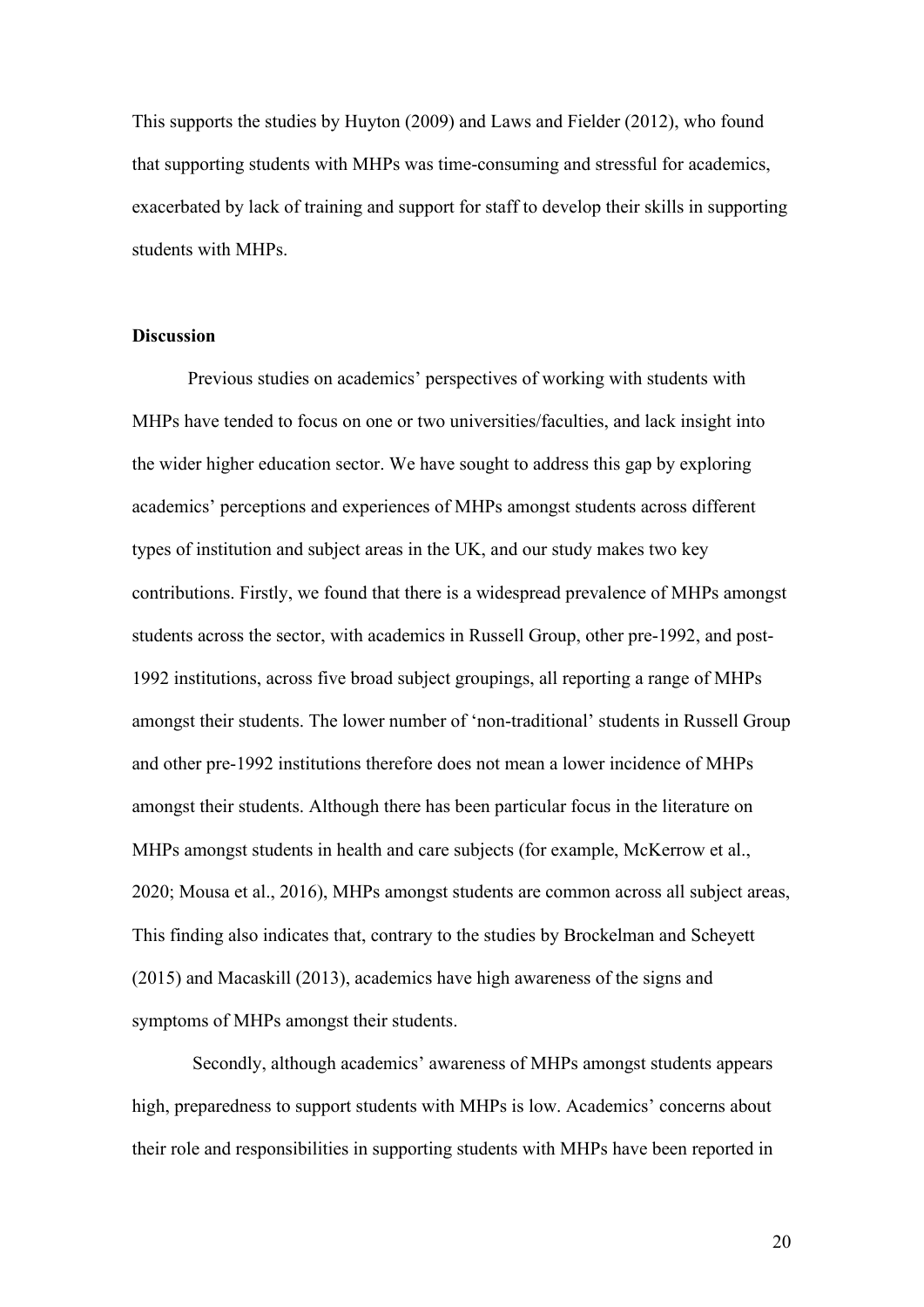previous studies, particularly in health and care subject areas (such as Hughes and Byrom, 2019; Laws and Fielder, 2012) but our findings evidence that this is a common issues across all types of institutions and subject areas. There is a conflict between academics' general willingness to work with and talk to students about MHPs, versus a lack of information, time, and skills to do so. Academics are generally not trained in making assessments about mental health, and even those who are trained, are not expected to do this in their academic role. This indicates then that concerns about a student's mental health should be referred onto specialist mental health services. In reality though, students' preference to talk to someone that they know and trust, alongside long wait times for mental health support services inside and outside university, often places academic staff on the front line in dealing with student MHPs.

In light of this, we recommend that all academic staff should have compulsory basic training in mental health, in order to be prepared to deal with crisis situations and provide a limited amount of support, either alongside, or whilst students wait, for professional help. The Mental Health First Aid (MFHA) programme has been adopted by some institutions in order to build staff capacity in this way - the training is delivered as a 12 hour course, including lectures, group activities, role playing, and videos, which aims to give participants the knowledge and skills to identify and support a person in a mental health crisis (Massey, Brooks & Burrow, 2014). Massey et al. (2014) found that student affairs staff at a Canadian university increased their knowledge, sensitivity, and confidence on issues of mental health after completing the programme, and Ashoorian et al. (2019) found that it gave staff and students at an Australian university confidence to help someone in need, with 65% of people who had completed the training having applied their skills. Currently mental health training in universities tends to be optional, and so individuals with an interest in mental health are generally the ones who take this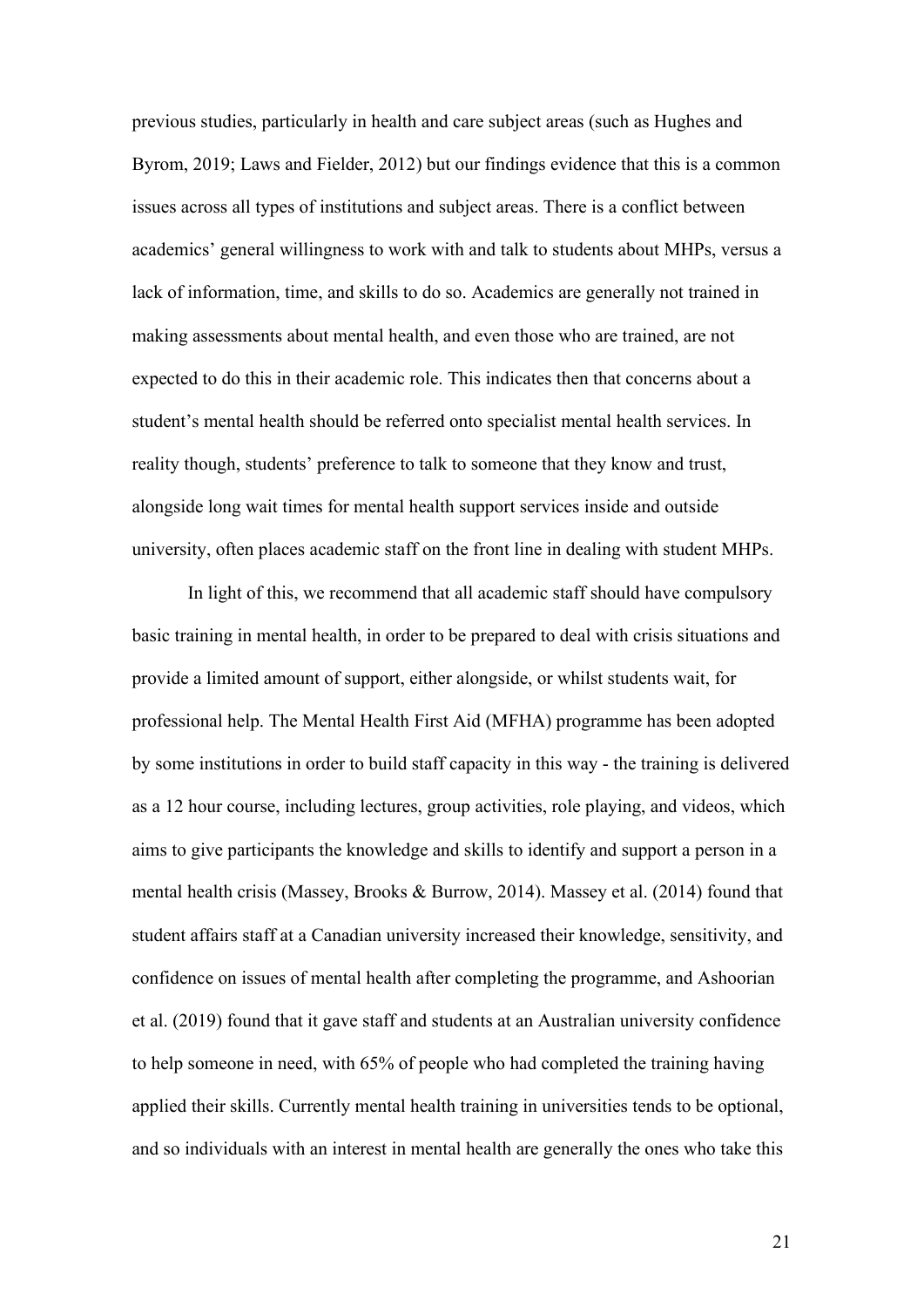up (DiPlacito-DeRango, 2016). Therefore, making this training compulsory for all academic staff would be one way to reach individuals with lower awareness of/interest in mental health, and ensure that mental health support is provided more consistently to students. Further training could then be offered to staff at a local level as required, for example tailored around particular MHPs common in certain cohorts of students.

Adopting this approach to training requires universities to recognise that it is often academic staff that students will turn to for initial and ongoing support, as these are the staff with whom they have most contact with and feel they can trust. Further to this, universities should also ensure that there is access available to mental health support services for academics themselves, acknowledging the impact that supporting students can have on academics' own mental health.

# *Limitations and future research*

The limited number of respondents and self-selecting nature of the survey makes it likely that respondents already had some interest in student mental health, as noted by Gulliver et al. (2017). This is supported by the interview data, as many participants discussed their own experiences with MHPs (either personally or family/friends), whereas other academics may have less awareness of and experience with student MHPs. Reaching potentially less engaged staff would give a more comprehensive understanding of academics' perceptions and experiences of student MHPs in future research. This study sought the views of academics with any teaching/supervision responsibilities, whereas a targeted study focussed on academics working with particular student demographics could provide greater insight into the MHPs common to different groups. For example, Waight and Giordano (2018) note particular concerns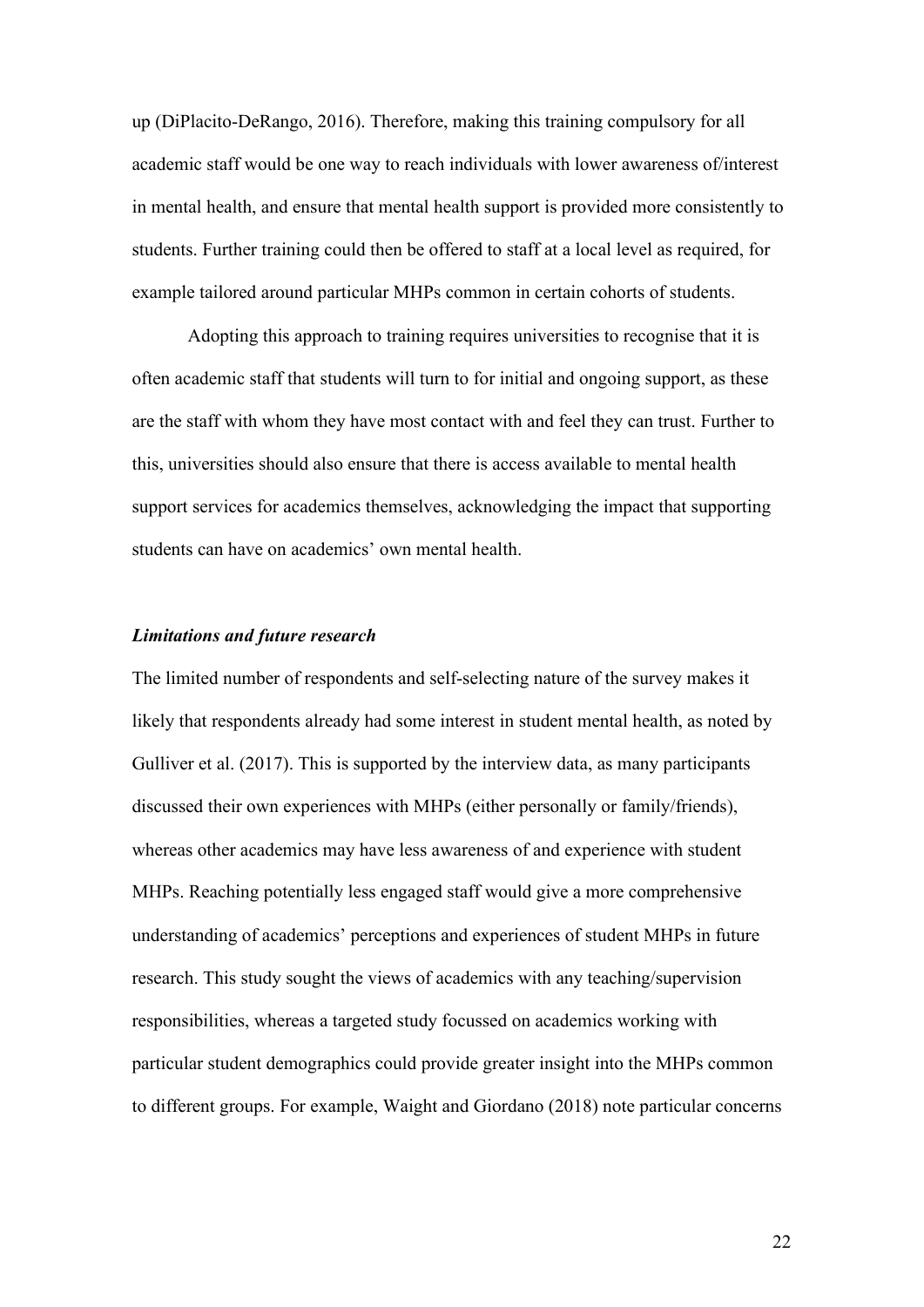about the mental health of doctoral students, and the need for further research into support for this group.

The low response rate from institutions and academics means that this is not a representative sample of academics in UK universities, and so the findings cannot be generalised to all UK universities. The findings do indicate though that all types of university face the same issues around student mental health. Therefore, future research conducted in any type of institution is likely to have implications across the sector. Common to most existing studies on student MHPs, this study focused on one national context. However, concerns about student mental health and the role of academic staff in supporting students with MHPSs have been raised across the world. Our findings build upon those from studies conducted in particular institutions and faculties in countries such as the US, Canada, and Australia, and offer insight into these issues for the higher education sector internationally. Overall, this study has emphasised that no institution can afford to be complacent about student mental health, and that academics will be a key part of the 'whole-university approach' to student mental health and wellbeing recommended by Thorley (2017). All universities should therefore make academic staff an integral part of any strategy for enhancing student mental health.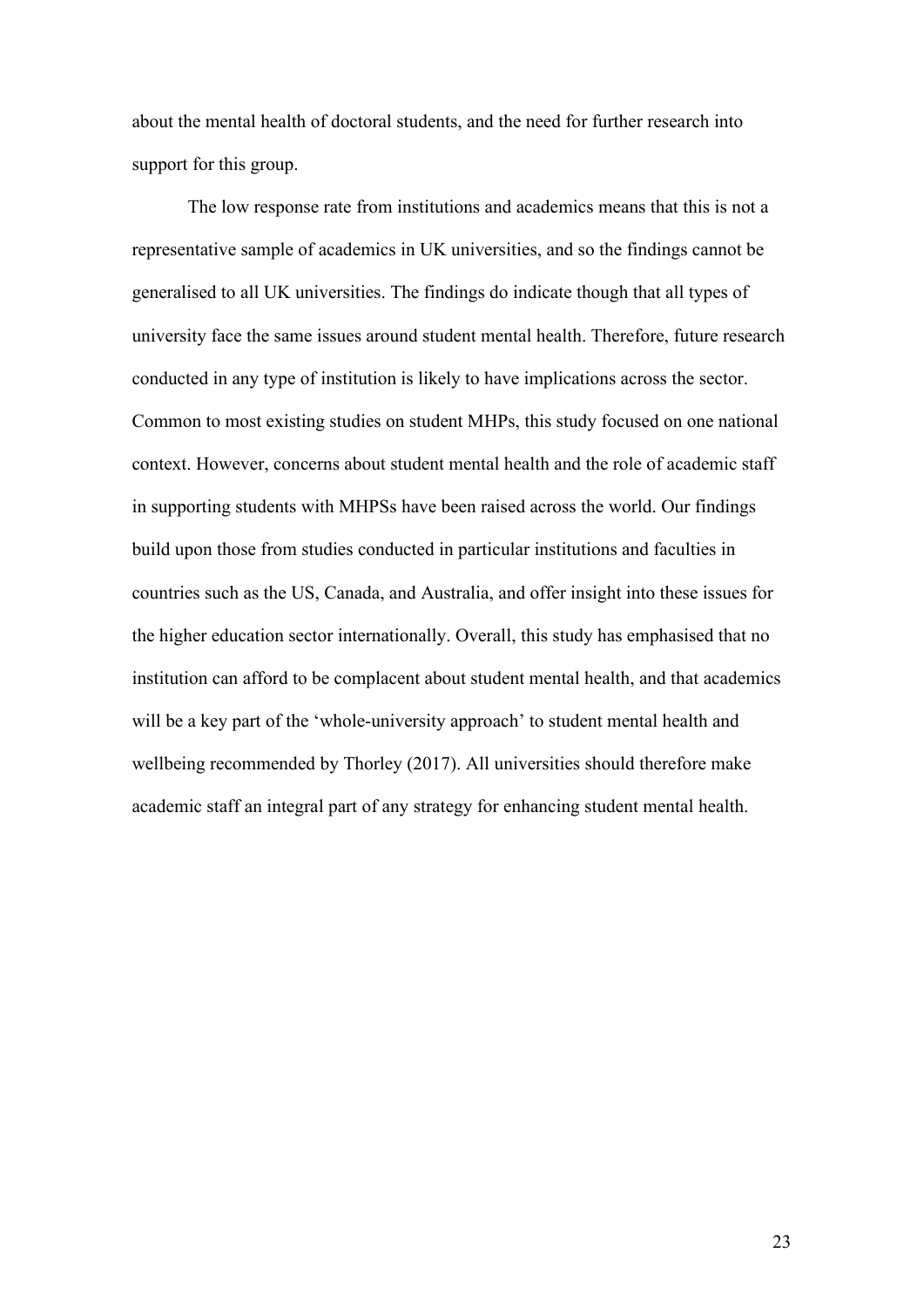# **References**

- Anders, J. (2012). The link between household income, university applications and university attendance. *Fiscal Studies*, *33,* 185–210.
- Ashoorian, D., Albrecht, K., Baxter, C., Giftakis, E., Clifford, R., Greenwell-Barnden, J. & Wylde, T. (2019). Evaluation of Mental Health First Aid skills in an Australian university population. *Early Intervention in Psychiatry, 13*, 1121– 1128.
- Braun, V. & Clarke, V. (2006). Using thematic analysis in psychology. *Qualitative Research in Psychology, 3,* 77–101.
- Baik, C., Larcombe, W. & Brooker, A. (2019). How universities can enhance student mental wellbeing: the student perspective, *Higher Education Research & Development, 38*, 674-687.
- Barkat, S. (2019). Evaluating the impact of the Academic Enrichment Programme on widening access to selective universities: Application of the Theory of Change framework. *British Educational Research Journal,* 45, 1160–1185.
- Boliver, V. (2013). How fair is access to more prestigious UK universities? *The British Journal of Sociology, 64.*
- Boliver, V. (2015). Are there distinctive clusters of higher and lower status universities in the UK? Oxford *Review of Education, 41,* 608-627.
- Brockelman, K. F. & Scheyett, A. M. (2015). Faculty perceptions of accommodations, strategies, and psychiatric advance directives for university students with mental illnesses. *Psychiatric Rehabilitation Journal, 38,* 342–348.
- Bryman, A. (2006). Integrating quantitative and qualitative research: How is it done? *Qualitative Research, 6,* 105–107.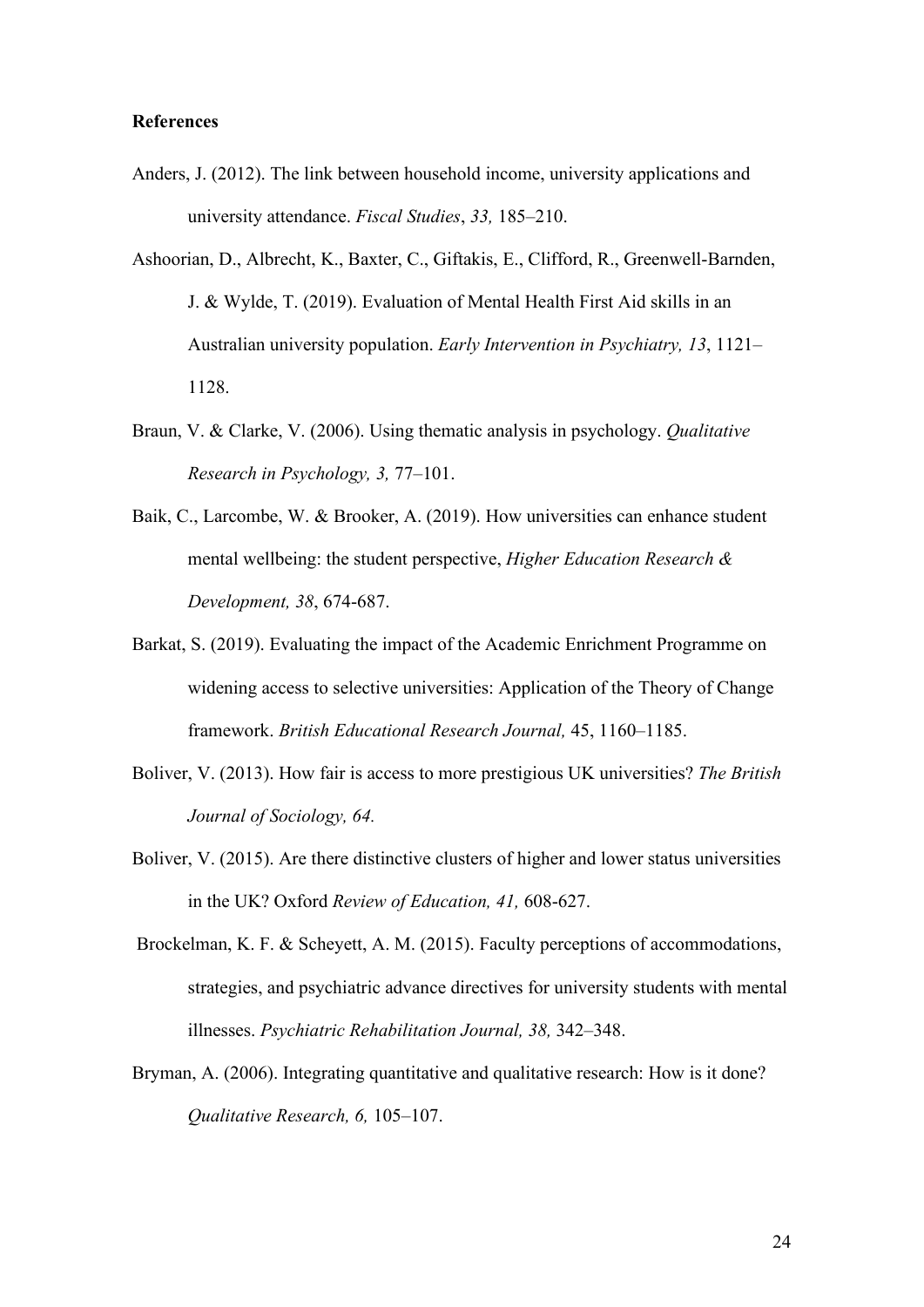Bryman, A. (2015). *Social Research Methods* (5<sup>th</sup> ed.). Oxford: Oxford University Press.

Clarke, V. & Braun, V. (2017). Thematic analysis. *The Journal of Positive Psychology, 12,* 297–298.

Cooper, K. M., Downing, V. R. & Brownell, S. E. (2018). The influence of active learning practices on student anxiety in large-enrollment college science classrooms. *International Journal of STEM Education, 5*, 23.

- DiPlacito-DeRango, M. L. (2016). Acknowledge the Barriers to Better the Practices: Support for Student Mental Health in Higher Education. *The Canadian Journal for the Scholarship of Teaching and Learning, 7*.
- Gulliver, A., Farrer, L., Bennett, K., & Griffiths, K. M. (2017). University staff mental health literacy, stigma and their experience of students with mental health problems. *Journal of Further and Higher Education*, 1-9.
- Greene, J. C., Caracelli, V. J., & Graham, W. F. (1989). Toward a conceptual framework for mixed-method evaluation designs. *Educational Evaluation and Policy Analysis, 11,* 255–274.
- headspace & National Union of Students. (2017). National tertiary student wellbeing survey 2016. Retrieved from [https://headspace.org.au/assets/Uploads/headspace-](https://headspace.org.au/assets/Uploads/headspace-NUS-Publication-Digital.pdf)[NUS-Publication-Digital.pdf](https://headspace.org.au/assets/Uploads/headspace-NUS-Publication-Digital.pdf)

Higher Education Policy Institute. (2017). *Reality check: a report on university applicants' attitudes and perceptions*. Retrieved from [https://www.hepi.ac.uk/2017/07/04/reality-check-report-university-](https://www.hepi.ac.uk/2017/07/04/reality-check-report-university-applicants-attitudes-perceptions/)

[applicants-attitudes-perceptions/](https://www.hepi.ac.uk/2017/07/04/reality-check-report-university-applicants-attitudes-perceptions/)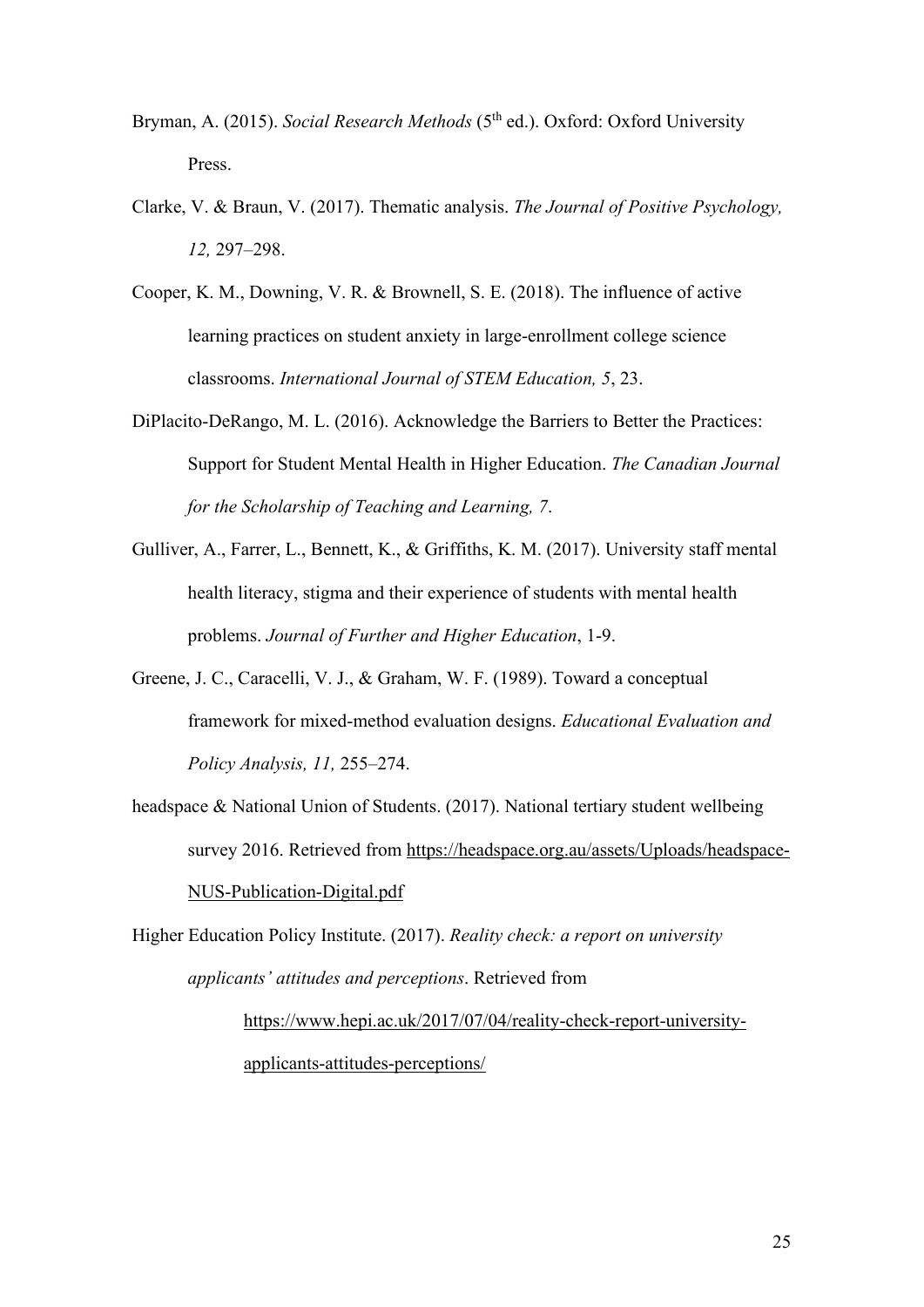Hughes, G. J. & Byrom, N. E. (2019). Managing student mental health: The challenges faced by academics on professional healthcare courses. *Journal of Advanced Nursing*, *75,* 1539–1548.

- Huyton, J. (2009). Significant personal disclosure: exploring the support and development needs of HE tutors engaged in the emotion work associated with supporting students**.** *Journal of Learning Development in Higher Education*, *1,* n.p.
- Kerr, H. (2013). *Mental distress survey overview.* Retrieved from [https://www.nus.org.uk/en/news/20-per-cent-of-students-consider-themselves](https://www.nus.org.uk/en/news/20-per-cent-of-students-consider-themselves-to-have-a-mental-health-problem/)[to-have-a-mental-health-problem/.](https://www.nus.org.uk/en/news/20-per-cent-of-students-consider-themselves-to-have-a-mental-health-problem/)
- Laws, T. A. & Fielder, B. A. (2012). Universities' expectations of pastoral care: trends, stressors, resource gaps and support needs for teaching staff. *Nurse Education Today, 32,* 796–802.
- LeCompte, M. D. & Goez, J. P. (1982). Problems of Reliability and Validity in Ethnographic Research. *Review of Educational Research, 52*, 31–60.
- Johnson, B. R. & Onwuegbuzie, A. J. (2004). Mixed methods research: a research paradigm whose time has come. *Educational Researcher, 33*, 14–26.
- Johnson, B. R., Onwuegbuzie, A. J. & Turner, L. A. (2007). Toward a definition of mixed methods research. *Journal of Mixed Methods Research, 1*, 112–133.
- Lipson, S. K., Zhou, S., Wagner, B., Beck, K., & Eisenberg, D. (2016). Major differences: variations in undergraduate and graduate student mental health and treatment utilization across academic disciplines. *Journal of College Student Psychotherapy, 30,* 23-41.
- Macaskill, A. (2013). The mental health of university students in the United Kingdom. *British Journal of Guidance & Counselling, 41,* 426–441.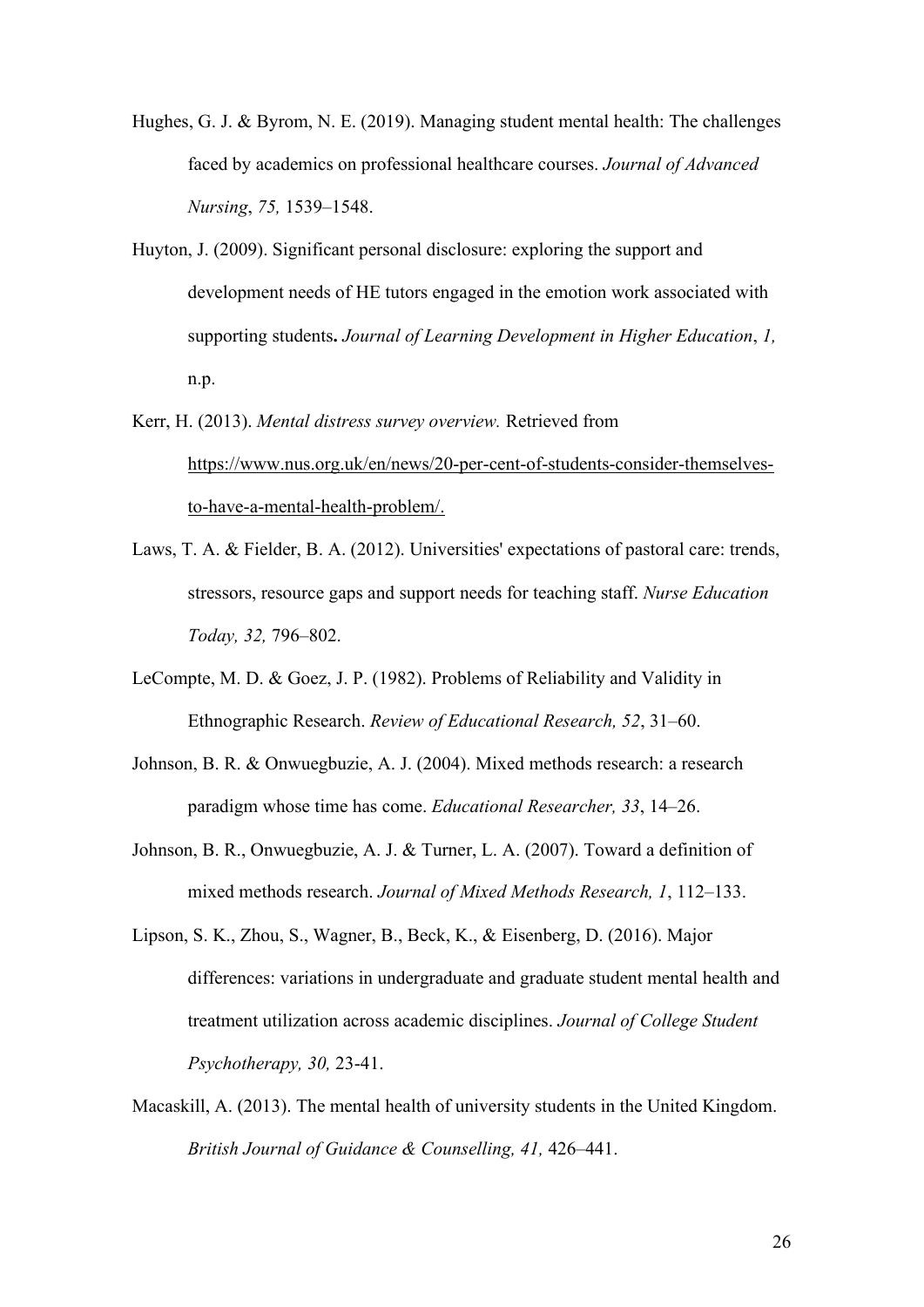Margrove, K. L., Gustowska, M., & Grove, L. S. (2014). Provision of support for psychological distress by university staff, and receptiveness to mental health training. *Journal of Further and Higher Education, 38,* 90–106.

- Massey, J., Brooks, M. & Burrow, J. (2014). Evaluating the Effectiveness of Mental Health First Aid Training Among Student Affairs Staff at a Canadian University. *Journal of Student Affairs Research and Practice, 51*, 323–336.
- Martin, J. M. (2010). Stigma and student mental health in higher education. *Higher Education Research & Development, 29,* 259–274.
- Maxwell, J. (2002). Understanding and validity in qualitative research. In Huberman, A.M., & Miles, M.B. *The qualitative researcher's companion* (pp. 36–64). Thousand Oaks, CA: SAGE Publications.
- McKerrow, I., Carney, P .A., Caretta-Weyer, H., Furnari, M. & Miller Juve, A. (2020). Trends in medical students' stress, physical, and emotional health throughout training. *Medical Education Online,* 25.
- Mental Health Foundation. (2015). *About mental health.* Retrieved from [https://www.mentalhealth.org.uk/your-mental-health/about-mental-health/what](https://www.mentalhealth.org.uk/your-mental-health/about-mental-health/what-are-mental-health-problems%22%20%5Cl%20%22sthash.E8t6EYEj.dpuf)[are-mental-health-problems%22%20%5Cl%20%22sthash.E8t6EYEj.dpuf](https://www.mentalhealth.org.uk/your-mental-health/about-mental-health/what-are-mental-health-problems%22%20%5Cl%20%22sthash.E8t6EYEj.dpuf)
- Mousa, O. Y., Dhamoon, M. S., Lander, S. & Dhamoon, A.S. (2016). The MD Blues: Under- Recognized Depression and Anxiety in Medical Trainees. *PLoS ONE*, 11.
- Newby, P. *Research Methods for Education* (2nd ed.). London: Routledge.
- Oswalt, S. B., Lederer, A. M., Chestnut-Steich, K., Day, C., Halbritter, A. & Ortiz, D. (2018). Trends in college students' mental health diagnoses and utilization of services, 2009–2015. *Journal of American College Health,* 1–11.